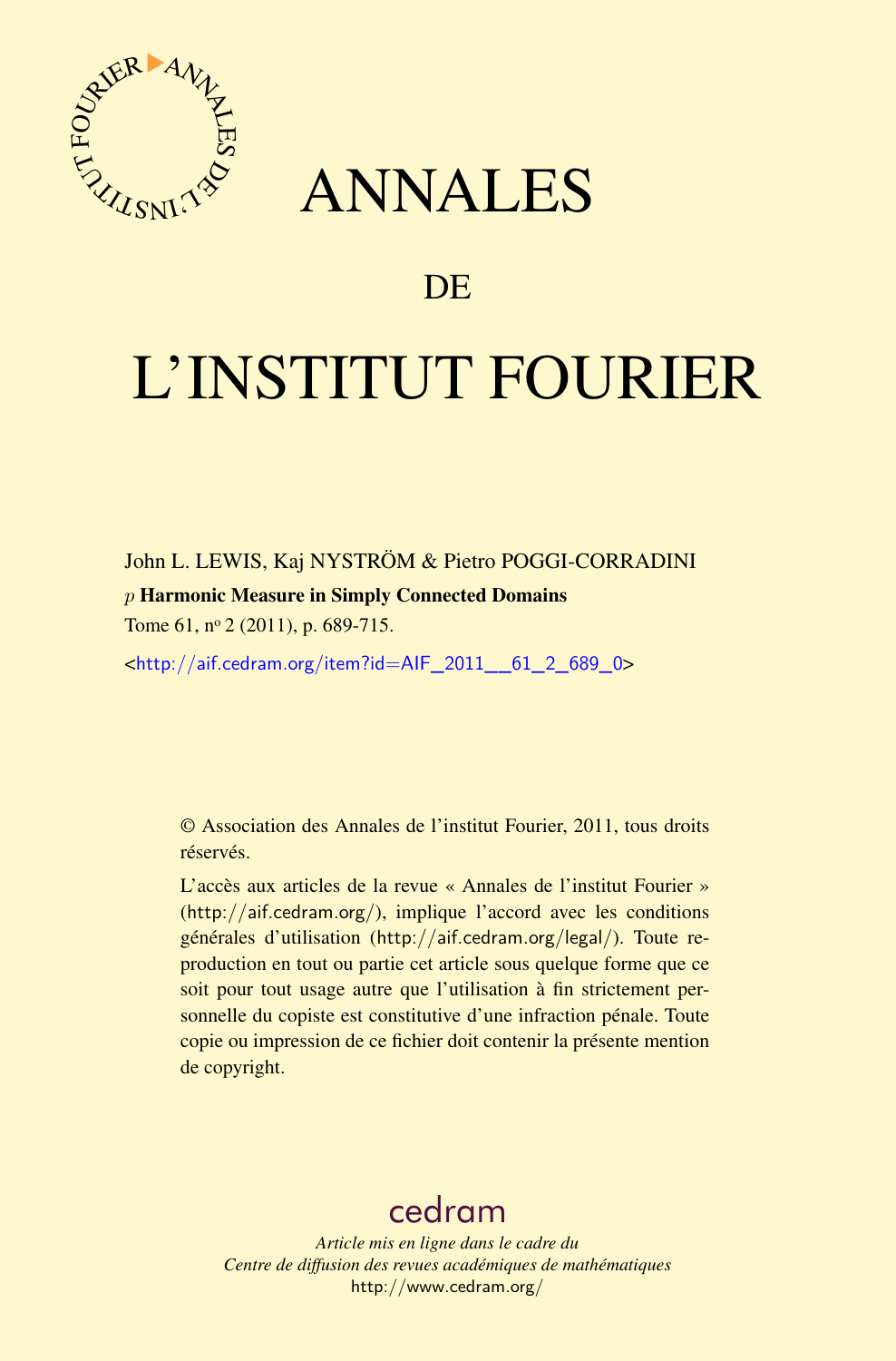### *p* HARMONIC MEASURE IN SIMPLY CONNECTED DOMAINS

#### **by John L. LEWIS, Kaj NYSTRÖM & Pietro POGGI-CORRADINI (\*)**

ABSTRACT. — Let  $\Omega$  be a bounded simply connected domain in the complex plane,  $\mathbb{C}$ . Let *N* be a neighborhood of  $\partial\Omega$ , let *p* be fixed,  $1 < p < \infty$ , and let  $\hat{u}$ be a positive weak solution to the *p* Laplace equation in  $\Omega \cap N$ . Assume that  $\hat{u}$ has zero boundary values on  $\partial\Omega$  in the Sobolev sense and extend  $\hat{u}$  to  $N \setminus \Omega$  by putting  $\hat{u} \equiv 0$  on  $N \setminus \Omega$ . Then there exists a positive finite Borel measure  $\hat{\mu}$  on  $\mathbb C$ with support contained in *∂*Ω and such that

$$
\int |\nabla \hat{u}|^{p-2} \left\langle \nabla \hat{u}, \nabla \phi \right\rangle dA = - \int \phi \, d\hat{\mu}
$$

whenever  $\phi \in C_0^{\infty}(N)$ . If  $p = 2$  and if  $\hat{u}$  is the Green function for  $\Omega$  with pole at  $x \in$  $\Omega \setminus \bar{N}$  then the measure  $\hat{\mu}$  coincides with harmonic measure at  $x, \omega = \omega^x$ , associated to the Laplace equation. In this paper we continue the studies initiated by the first author by establishing new results, in simply connected domains, concerning the Hausdorff dimension of the support of the measure  $\hat{\mu}$ . In particular, we prove results, for  $1 \leq p \leq \infty$ ,  $p \neq 2$ , reminiscent of the famous result of Makarov concerning the Hausdorff dimension of the support of harmonic measure in simply connected domains.

Keywords: Harmonic function, harmonic measure, *p* harmonic measure, *p* harmonic function, simply connected domain, Hausdorff measure, Hausdorff dimension. Math. classification: 35J25, 35J70.

<sup>(\*)</sup> Lewis was partially supported by DMS-0552281.

Nyström was partially supported by grant VR-70629701 from the Swedish research council VR..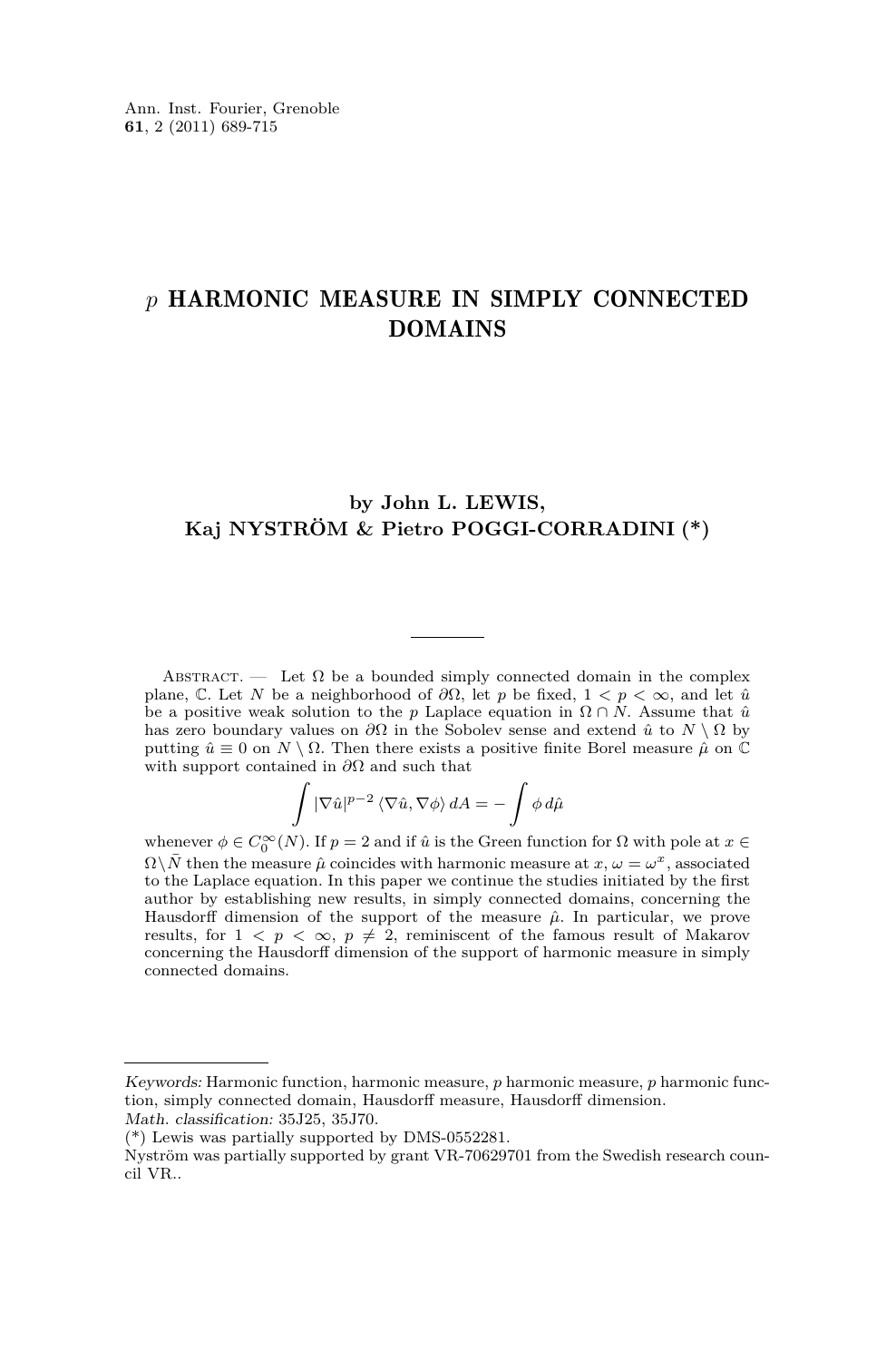RÉSUMÉ. — Soit  $\Omega$  une région bornée et simplement connexe dans le plan complexe C. Soit *N* un voisinage de *∂*Ω. Pour 1 *< p <* ∞, on considère une solution positive *p*-harmonique faible  $\hat{u}$  de l'équation de *p* Laplace dans  $\Omega \cap N$ . Supposons que *u*ˆ s'annule sur *∂*Ω au sens de Sobolev et qu'elle s'étend dans *N* \ Ω avec *u*ˆ ≡ 0 en *N* \ Ω. Alors il existe une mesure positive finie de Borel *µ*ˆ dans C avec support contenu dans *∂*Ω telle que

$$
\int |\nabla \hat{u}|^{p-2} \langle \nabla \hat{u}, \nabla \phi \rangle dA = -\int \phi d\hat{\mu}
$$

pour tout *ϕ* ∈  $C_0^{\infty}(N)$ . Si *p* = 2 et si *û* est la fonction de Green pour Ω avec pole  $x \in \Omega \setminus \overline{N}$ , alors la mesure  $\hat{\mu}$  est la mesure harmonique au point  $x, \omega = \omega^x$ , pour l'équation de Laplace. Dans ce travail on continue l' étude commencée par le premier auteur, en établissant des nouveaux résultats, pour les régions simplement connexe, concernant la dimension de Hausdorff du support de la mesure  $\hat{\mu}$ . En particulier, on obtient des résultats, pour  $1 < p < \infty$ ,  $p \neq 2$ , qui rappèllent le fameux résultat de Makarov concernant la dimension de Hausdorff pour le support de la mesure harmonique des régions simplement connexes.

#### **1. Introduction**

Let  $\Omega \subset \mathbb{R}^n$  be a bounded domain and recall that the continuous Dirichlet problem for Laplace's equation in  $\Omega$  can be stated as follows. Given a continuous function *f* on  $\partial\Omega$ , find a harmonic function *u* in  $\Omega$  which is continuous in  $\overline{\Omega}$ , with  $u = f$  on  $\partial \Omega$ . Although such a classical solution may not exist, it follows from a method of Perron-Wiener-Brelot that there is a unique bounded harmonic function *u* with continuous boundary values equal to  $f$ , outside a set of capacity zero (logarithmic capacity for  $n = 2$ ) and Newtonian capacity for  $n > 2$ ). The maximum principle and Riesz representation theorem yield, for each  $x \in \Omega$ , the existence of a Borel measure  $\omega^x$  with  $\omega^x(\partial\Omega) = 1$ , and

$$
u(x) = \int_{\partial \Omega} f(y) d\omega^x(y) \quad \text{whenever } x \in \Omega.
$$

Then,  $\omega = \omega^x$  is referred to as the harmonic measure at *x* associated with the Laplace operator.

Let also  $g = g(\cdot) = g(\cdot, x)$  be the Green function for  $\Omega$  with pole at  $x \in \Omega$ and extend *g* to  $\mathbb{R}^n \setminus \Omega$  by putting  $g \equiv 0$  on  $\mathbb{R}^n \setminus \Omega$ . Then  $\omega$  is the Riesz measure associated to *g* in the sense that

$$
\int \langle \nabla g, \nabla \phi \rangle dx = -\int \phi d\omega \text{ whenever } \phi \in C_0^{\infty}(\mathbf{R}^n \setminus \{x\}).
$$

We define the Hausdorff dimension of  $\omega$ , denoted H-dim  $\omega$ , by

H-dim  $\omega = \inf \{ \alpha : \text{ there exists } E \text{ Borel } \subset \partial \Omega \}$ 

with 
$$
H^{\alpha}(E) = 0
$$
 and  $\omega(E) = \omega(\partial \Omega)$ ,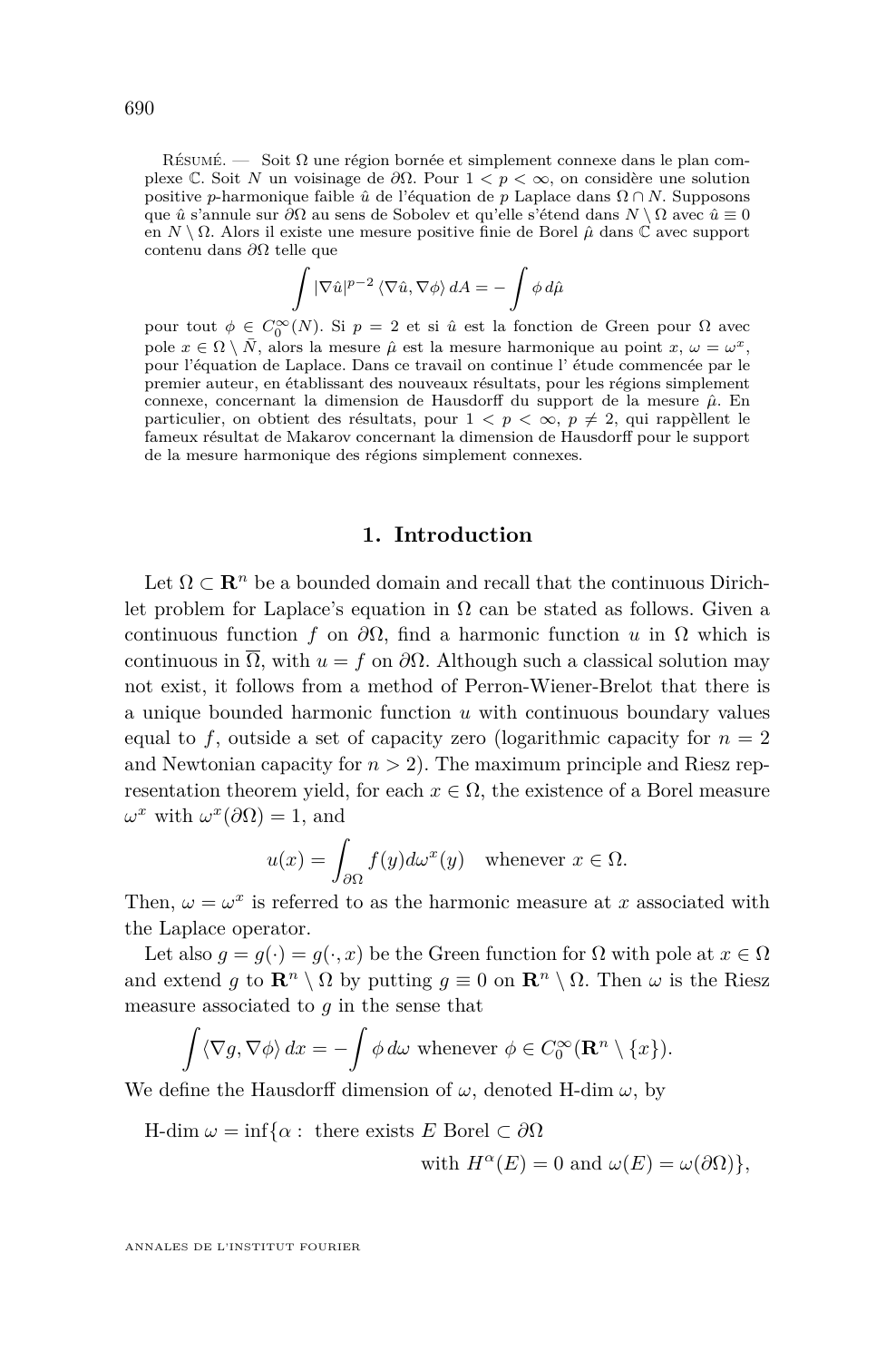<span id="page-3-0"></span>where  $H^{\alpha}(E)$ , for  $\alpha \in \mathbb{R}_{+}$ , is the *α*-dimensional Hausdorff measure of *E* defined below. In the past twenty years a number of remarkable results concerning H-dim  $\omega$  have been established in planar domains,  $\Omega \subset \mathbb{R}^2$ . In particular, Carleson [\[8\]](#page-26-0) showed that H-dim  $\omega = 1$  when  $\partial\Omega$  is a snowflake and that H-dim  $\omega \leq 1$  for any self similar Cantor set. Later Makarov [\[21\]](#page-27-0) proved that H-dim  $\omega = 1$  for any simply connected domain in the plane. Furthermore, Jones and Wolff [\[13\]](#page-26-0) proved that H-dim  $\omega \leq 1$  whenever  $\Omega \subset \mathbb{R}^2$  and  $\omega$  exists and Wolff [\[25\]](#page-27-0) strengthened [\[13\]](#page-26-0) by showing that  $\omega$ is concentrated on a set of  $\sigma$  finite  $H^1$ -measure. We also mention results of Batakis [\[3\]](#page-26-0), Kaufmann-Wu [\[14\]](#page-26-0), and Volberg [\[24\]](#page-27-0) who showed, for certain fractal domains and domains whose complements are Cantor sets, that

Hausdorff dimension of  $\partial\Omega = \inf{\alpha : H^{\alpha}(\partial\Omega) = 0}$  > H-dim  $\omega$ .

Finally we note that higher dimensional results for the dimension of harmonic measure can be found in [\[5\]](#page-26-0), [\[26\]](#page-27-0), and [\[20\]](#page-27-0).

In [\[4\]](#page-26-0) the first author, together with Bennewitz, started the study of the dimension of a measure, here referred to as *p* harmonic measure, associated with a positive *p* harmonic function which vanishes on the boundary of certain domains in the plane. The study in [\[4\]](#page-26-0) was continued in [\[15\]](#page-26-0). Let  $\mathbb C$ denote the complex plane and let *dA* be Lebesgue measure on  $\mathbb{C}$ . If  $O \subset \mathbb{C}$ is open and  $1 \leq q \leq \infty$ , let  $W^{1,q}(O)$  be the space of equivalence classes of functions  $\hat{u}$  with distributional gradient  $\nabla \hat{u} = (\hat{u}_x, \hat{u}_y)$ , both of which are *q* th power integrable on *O.* Let

$$
\|\hat{u}\|_{1,q} = \|\hat{u}\|_q + \|\nabla \hat{u}\|_q
$$

be the norm in  $W^{1,q}(O)$  where  $\|\cdot\|_q$  denotes the usual Lebesgue q norm in *O*. Let  $C_0^{\infty}(O)$  be infinitely differentiable functions with compact support in *O* and let  $W_0^{1,q}(O)$  be the closure of  $C_0^{\infty}(O)$  in the norm of  $W^{1,q}(O)$ . Let  $\Omega \subset \mathbb{C}$  be a simply connected domain and suppose that the boundary of Ω, *∂*Ω, is bounded and non empty. Let *N* be a neighborhood of *∂*Ω*, p* fixed,  $1 < p < \infty$ , and let  $\hat{u}$  be a positive weak solution to the p Laplace equation in  $\Omega \cap N$ . That is,  $\hat{u} \in W^{1,p}(\Omega \cap N)$  and

(1.1) 
$$
\int |\nabla \hat{u}|^{p-2} \langle \nabla \hat{u}, \nabla \theta \rangle dA = 0
$$

whenever  $\theta \in W_0^{1,p}(\Omega \cap N)$ . Observe that if  $\hat{u}$  is smooth and  $\nabla \hat{u} \neq 0$ in  $\Omega \cap N$ , then  $\nabla \cdot (|\nabla \hat{u}|^{p-2} \nabla \hat{u}) \equiv 0$ , in the classical sense, where  $\nabla \cdot$ denotes divergence. We assume that  $\hat{u}$  has zero boundary values on  $\partial\Omega$  in the Sobolev sense. More specifically if  $\zeta \in C_0^{\infty}(N)$ , then  $\hat{u} \zeta \in W_0^{1,p}(\Omega \cap N)$ . Extend  $\hat{u}$  to  $N \setminus \Omega$  by putting  $\hat{u} \equiv 0$  on  $N \setminus \Omega$ . Then  $\hat{u} \in W^{1,p}(N)$  and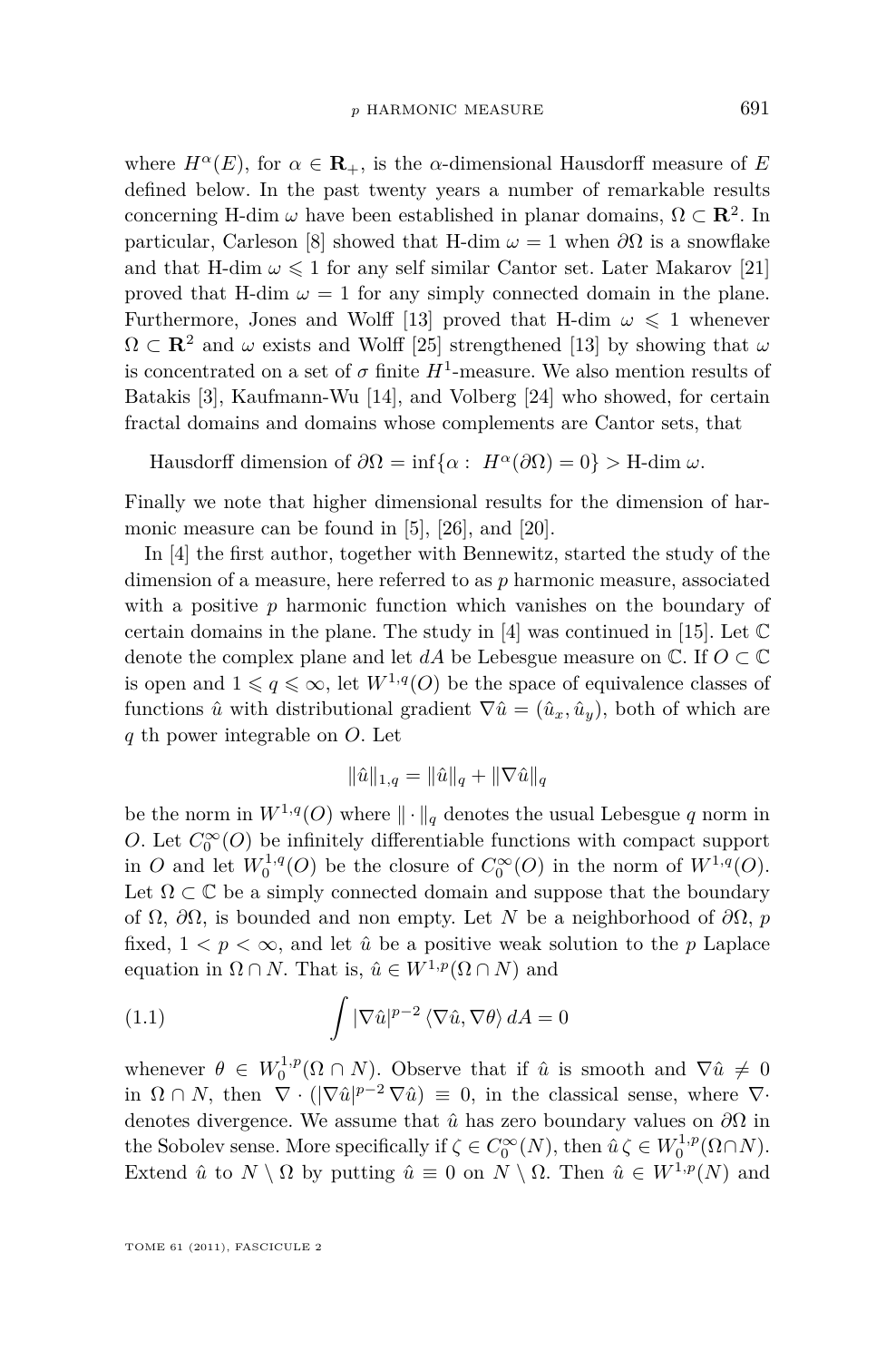<span id="page-4-0"></span>it follows from [\(1.1\)](#page-3-0), as in [\[12\]](#page-26-0), that there exists a positive finite Borel measure  $\hat{\mu}$  on  $\mathbb C$  with support contained in  $\partial\Omega$  and the property that

(1.2) 
$$
\int |\nabla \hat{u}|^{p-2} \langle \nabla \hat{u}, \nabla \phi \rangle dA = - \int \phi d\hat{\mu}
$$

whenever  $\phi \in C_0^{\infty}(N)$ . We note that the support of  $\hat{\mu}$  is contained in  $\partial\Omega$  since the lefthand integral in (1.2) vanishes when *φ* has support in  $N \setminus \partial\Omega$ , as we see from the *p* harmonicity of  $\hat{u}$  in  $N \setminus \partial\Omega$ . Also we point out that if  $\partial\Omega$  is smooth enough, then  $d\hat{\mu} = |\nabla \hat{u}|^{p-1} dH^1|_{\partial\Omega}$ . Note that if  $p = 2$  and if  $\hat{u}$  is the Green function for  $\Omega$  with pole at  $x \in \Omega$  then the measure  $\hat{\mu}$  coincides with harmonic measure at  $x, \omega = \omega^x$ , introduced above. We refer to  $\hat{\mu}$  as the *p* harmonic measure associated to  $\hat{u}$ . In [\[4\]](#page-26-0), [\[15\]](#page-26-0) the Hausdorff dimension of the  $p$  harmonic measure  $\hat{\mu}$  is studied for general  $p, 1 < p < \infty$ , and to state results from [\[4\]](#page-26-0), [\[15\]](#page-26-0) we next properly introduce the notions of Hausdorff measure and Hausdorff dimension. In particular, let points in the complex plan be denoted by  $z = x + iy$  and put  $B(z, r) = \{w \in \mathbb{C} : |w - z| < r\}$  whenever  $z \in \mathbb{C}$  and  $r > 0$ . Let  $d(E, F)$ denote the distance between the sets  $E, F \subset \mathbb{C}$ . If  $\lambda > 0$  is a positive function on  $(0, r_0)$  with  $\lim_{r \to 0} \lambda(r) = 0$  define  $H^{\lambda}$  Hausdorff measure on  $\mathbb{C}$ as follows: For fixed  $0 < \delta < r_0$  and  $E \subseteq \mathbb{R}^2$ , let  $L(\delta) = \{B(z_i, r_i)\}\)$  be such that  $E \subseteq \bigcup B(z_i, r_i)$  and  $0 < r_i < \delta, i = 1, 2, ...$  Set

$$
\phi_{\delta}^{\lambda}(E) = \inf_{L(\delta)} \sum \lambda(r_i).
$$

Then

$$
H^{\lambda}(E) = \lim_{\delta \to 0} \phi_{\delta}^{\lambda}(E).
$$

In case  $\lambda(r) = r^{\alpha}$  we write  $H^{\alpha}$  for  $H^{\lambda}$ . We now define the Hausdorff dimension of the measure  $\hat{\mu}$  introduced in (1.2) as

H-dim  $\hat{\mu} = \inf \{ \alpha : \text{ there exists } E \text{ Borel } \subset \partial \Omega \}$ 

with  $H^{\alpha}(E) = 0$  and  $\hat{\mu}(E) = \hat{\mu}(\partial \Omega)$ .

In [\[4\]](#page-26-0) the first author, together with Bennewitz, proved the following theorem.

THEOREM 1.1. — Let  $\hat{u}, \hat{\mu}$ , be as in [\(1.1\)](#page-3-0), (1.2). If  $\partial\Omega$  is a quasicircle, then H-dim  $\hat{\mu} \leq 1$  for  $2 \leq p \leq \infty$ , while H-dim  $\hat{\mu} \geq 1$  for  $1 \leq p \leq 2$ . Moreover, if *∂*Ω is the von Koch snowflake then strict inequality holds for  $H$ -dim  $\hat{\mu}$ .

In [\[15\]](#page-26-0) the results in [\[4\]](#page-26-0) were improved at the expense of assuming more about *∂*Ω. In particular, we refer to [\[15\]](#page-26-0) for the definition of a *k* quasi-circle. The following theorem is proved in [\[15\]](#page-26-0).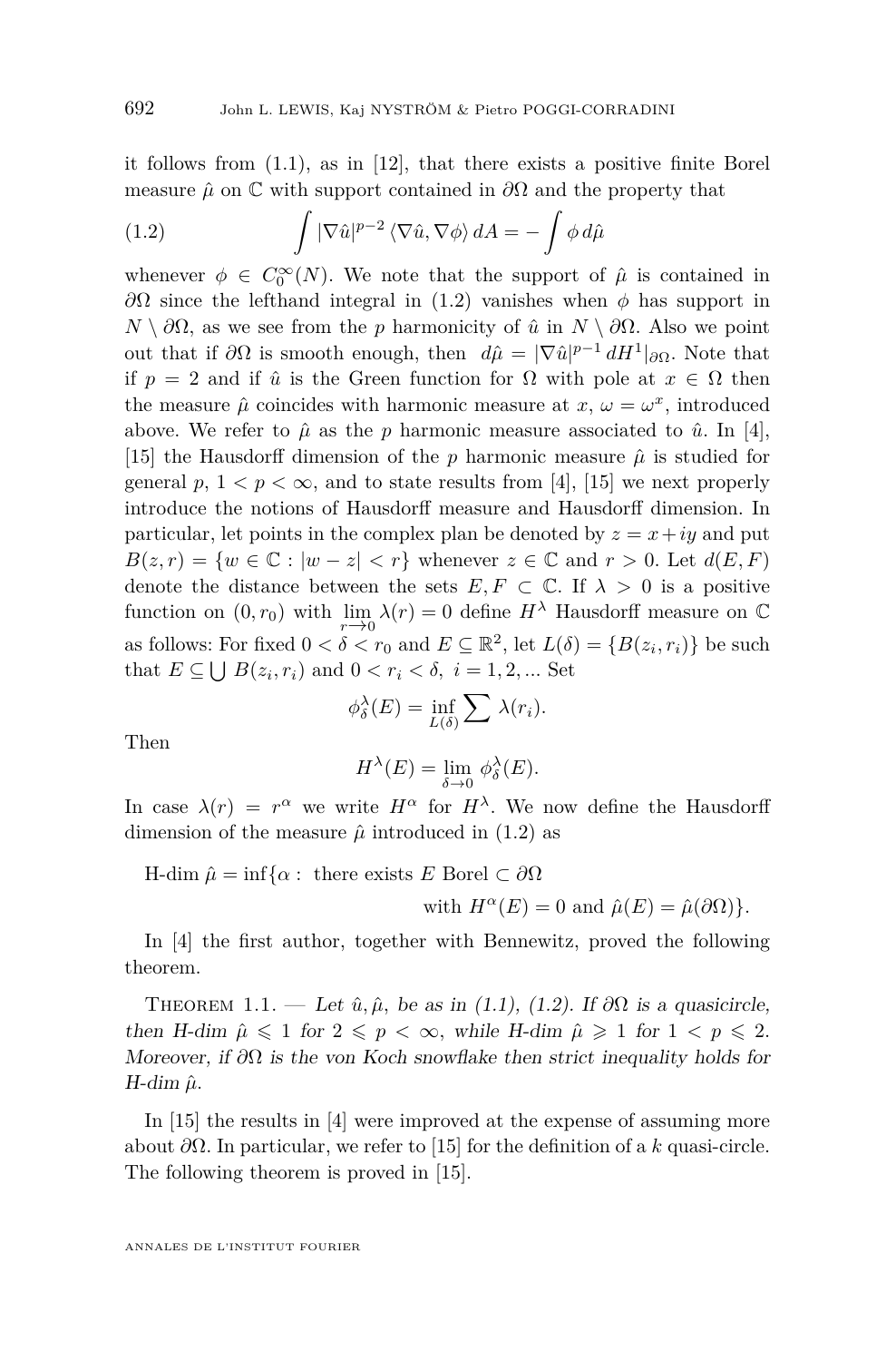<span id="page-5-0"></span>THEOREM 1.2. — Given  $p, 1 \lt p \lt \infty, p \neq 2$ , there exists  $k_0(p) > 0$ such that if  $\partial\Omega$  is a k quasi-circle and  $0 < k < k_0(p)$ , then

- (a)  $\hat{\mu}$  is concentrated on a set of  $\sigma$  finite  $H^1$  measure when  $p > 2$ .
- (b) There exists  $A = A(p), 0 < A(p) < \infty$ , such that if  $1 < p < 2$ , then  $\hat{\mu}$  is absolutely continuous with respect to Hausdorff measure defined relative to  $\lambda$  where

$$
\tilde{\lambda}(r) = r \, \exp[A\sqrt{\log 1/r \, \log \log \log 1/r}], 0 < r < 10^{-6}.
$$

We note that Makarov in [\[21\]](#page-27-0) proved Theorem 1.2 for harmonic measure *ω*, *p* = 2, when Ω is simply connected. Moreover, in this case it suffices to take  $A = 6\sqrt{6}$ √  $(24-3)/5$ , see [\[11\]](#page-26-0). In this paper we continue the studies in [\[4\]](#page-26-0) and [\[15\]](#page-26-0) and we prove the following theorem.

THEOREM 1.3. — Given  $p, 1 \lt p \lt \infty, p \neq 2$ , let  $\hat{u}, \hat{\mu}$  be as in [\(1.1\)](#page-3-0),  $(1.2)$ , and suppose  $\Omega$  is simply connected. Put

$$
\lambda(r) = r \, \exp[A\sqrt{\log 1/r \, \log \log 1/r}], 0 < r < 10^{-6}.
$$

Then the following is true.

- (a) If  $p > 2$ , there exists  $A = A(p) \leq -1$  such that  $\hat{\mu}$  is concentrated on a set of  $\sigma$  finite  $H^{\lambda}$  measure.
- (b) If  $1 < p < 2$ , there exists  $A = A(p) \geq 1$ , such that  $\hat{\mu}$  is absolutely continuous with respect to  $H^{\lambda}$ .

Note that Theorem 1.3 and the definition of H-dim  $\hat{\mu}$  imply the following corollary.

COROLLARY 1.4. — Given  $p, 1 < p < \infty, p \neq 2$ , let  $\hat{u}, \hat{\mu}$  be as in [\(1.1\)](#page-3-0), [\(1.2\)](#page-4-0), and suppose  $\Omega$  is simply connected. Then H-dim  $\hat{\mu} \leq 1$  for  $2 \leq p < \infty$ , while H-dim  $\hat{\mu} \geq 1$  for  $1 < p \leq 2$ .

In Lemma [2.4,](#page-7-0) stated below, we first show that it is enough to prove Theorem 1.3 for a specific  $p$  harmonic function  $\hat{u}$  satisfying the hypotheses. Thus, we choose  $z_0 \in \Omega$  and let *u* be the *p* capacitary functions for  $D =$  $\Omega\setminus\overline{B}(z_0, d(z_0, \partial\Omega)/2)$ . Then *u* is *p* harmonic in *D* with continuous boundary values, *u* ≡ 0 on *∂*Ω and *u* ≡ 1 on *∂B*(*z*0*, d*(*z*0*, ∂*Ω)*/*2)*.* Furthermore, to prove Theorem 1.3, we build on the tools and techniques developed in [\[4\]](#page-26-0). In particular, as noted in [\[4,](#page-26-0) sec. 7, Closing Remarks, problem 5], given the tools in [\[4\]](#page-26-0) the main difficulty in establishing Theorem 1.3 is to prove the following result.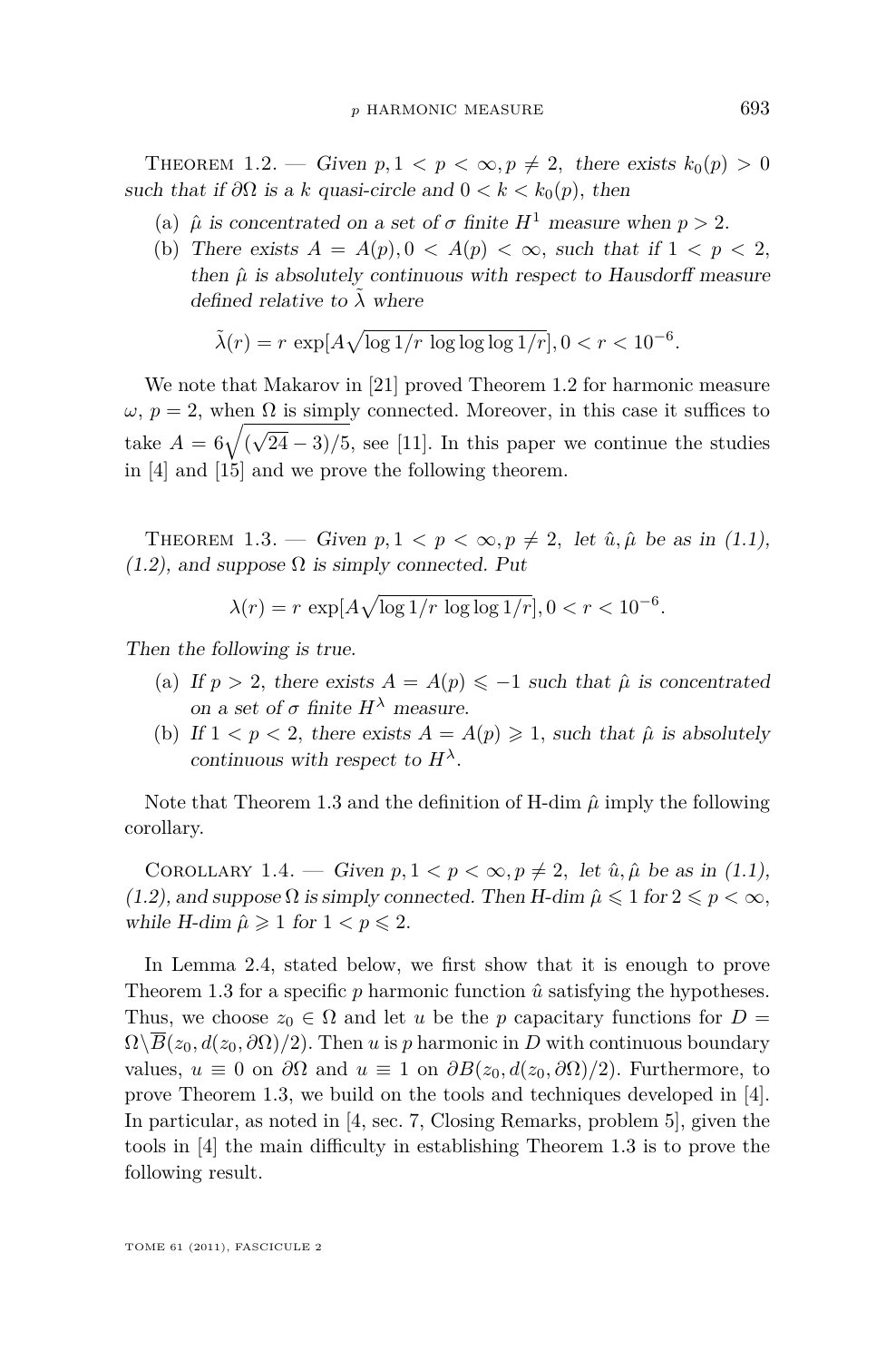<span id="page-6-0"></span>THEOREM 1.5. — Given  $p, 1 \lt p \lt \infty, p \ne 2$ , let  $u, D$  be as above. There exists  $c_1 \geq 1$ , depending only on *p*, such that

$$
c_1^{-1}\frac{u(z)}{d(z,\partial\Omega)} \leqslant |\nabla u(z)| \leqslant c_1 \frac{u(z)}{d(z,\partial\Omega)}, \text{ whenever } z \in D.
$$

Remark 1.6. — For  $p = 2$ , Theorem 1.5 is an easy consequence of the Koebe distortion estimates, but the key here is to show that  $c_1$  only depends on *p*.

In fact, most of our effort in this paper is devoted to proving Theorem 1.5. Armed with Theorem 1.5 we then use arguments from [\[4\]](#page-26-0) and additional measure-theoretic arguments to prove Theorem [1.3.](#page-5-0) To further appreciate and understand the importance of the type of estimate we establish in Theorem 1.5, we note that this type of estimate is also crucial in the recent work by the first and second authors on the boundary behaviour, regularity and free boundary regularity for *p* harmonic functions,  $p \neq 2, 1 < p < \infty$ , in domains in  $\mathbb{R}^n$ ,  $n \geq 2$ , which are Lipschitz or which are well approximated by Lipschitz domains in the Hausdorff distance sense, see [\[19\]](#page-27-0), [\[16\]](#page-26-0), [\[18\]](#page-27-0), [\[17\]](#page-26-0). Moreover, Theorem 1.5 seems likely to be an important step when trying to solve several problems for *p* harmonic functions and *p* harmonic measure, in planar simply-connected domains previously only studied in the case  $p = 2$ , i.e., for harmonic functions and harmonic measure. In particular, we refer to [\[4,](#page-26-0) sec. 7, Closing Remarks] and [\[15,](#page-26-0) Closing Remarks] for discussions of open problems.

The rest of the paper is organized as follows. In section 2 we list some basic local results for a positive *p* harmonic function vanishing on a portion of *∂*Ω*.* In section [3](#page-9-0) we use these results to prove Theorem [1.3](#page-5-0) under the assumption that Theorem 1.5 is valid. In sections [4](#page-13-0) and [5](#page-23-0) we then prove Theorem 1.5.

Finally the first author would like to thank Michel Zinsmeister for some helpful comments regarding the proof of  $(4.13)$  and all three authors thank the anonymous referee for some valuable comments that helped improve the presentation.

#### **2. Basic Estimates.**

In the sequel *c* will denote a positive constant  $\geq 1$  (not necessarily the same at each occurrence), which may depend only on *p,* unless otherwise stated. In general,  $c(a_1, \ldots, a_n)$  denotes a positive constant  $\geq 1$ , which may depend only on  $p, a_1, \ldots, a_n$ , not necessarily the same at each occurrence.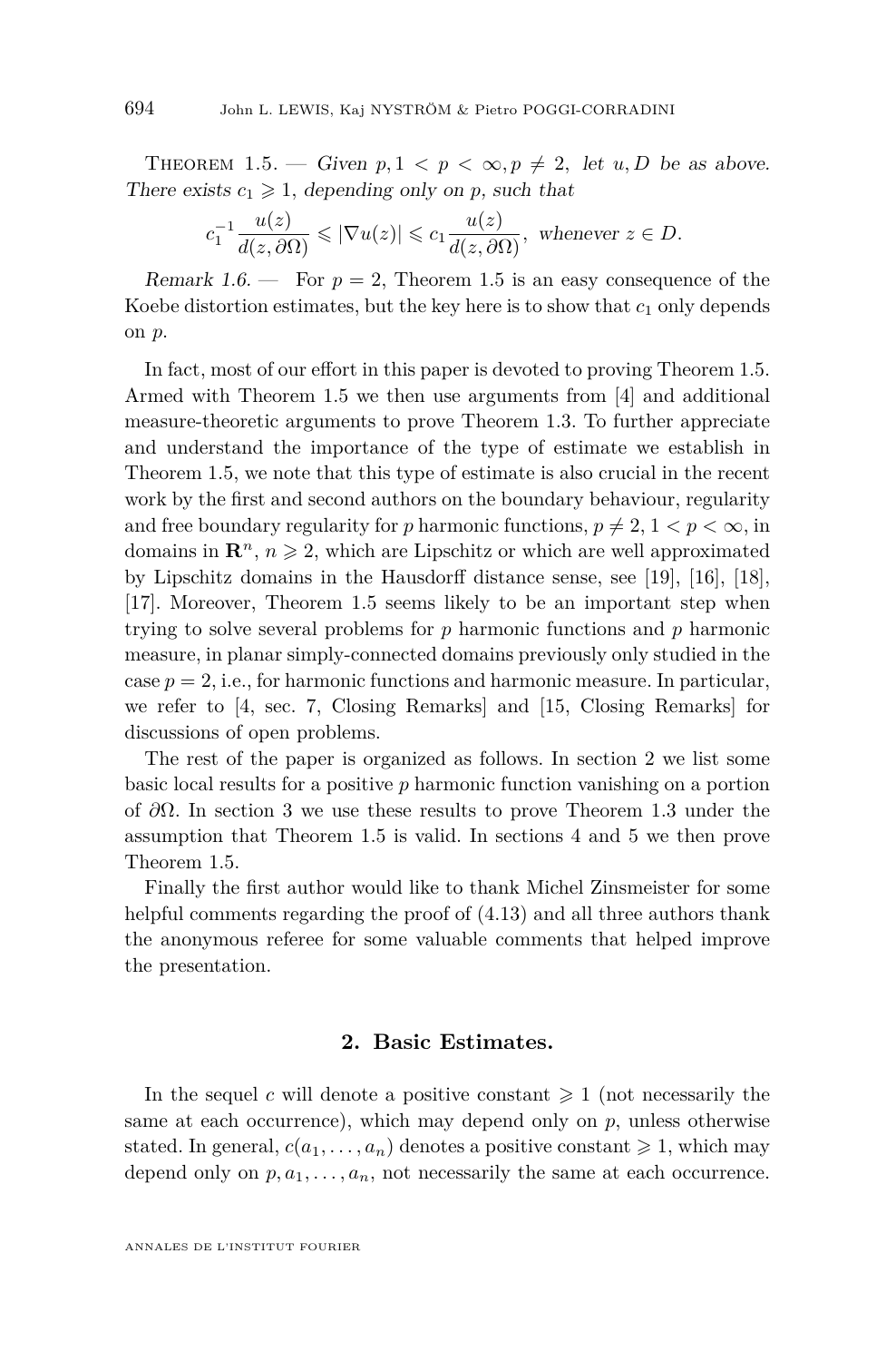<span id="page-7-0"></span>*C* will denote an absolute constant.  $A \approx B$  means that  $A/B$  is bounded above and below by positive constants depending only on *p.* In this section, we will always assume that  $\Omega$  is a bounded simply connected domain,  $0 < r <$  diam *∂*Ω and *w* ∈ *∂*Ω. We begin by stating some interior and boundary estimates for  $\tilde{u}$ , a positive weak solution to the *p* Laplacian in  $B(w, 4r) \cap \Omega$  with  $\tilde{u} \equiv 0$  in the Sobolev sense on  $\partial \Omega \cap B(w, 4r)$ . That is,  $\tilde{u} \in W^{1,p}(B(w, 4r) \cap \Omega)$  and  $(1.1)$  holds whenever  $\theta \in W_0^{1,p}(B(w, 4r) \cap \Omega)$ *.* Also  $\zeta \tilde{u} \in W_0^{1,p}(B(w, 4r) \cap \Omega)$  whenever  $\zeta \in C_0^{\infty}(B(w, 4r))$ . Extend  $\tilde{u}$ to  $B(w, 4r)$  by putting  $\tilde{u} \equiv 0$  on  $B(w, 4r) \setminus \Omega$ . Then there exists a locally finite positive Borel measure  $\tilde{\mu}$  with support  $\subset B(w, 4r) \cap \partial \Omega$  and for which [\(1.2\)](#page-4-0) holds with  $\hat{u}$  replaced by  $\tilde{u}$  and  $\phi \in C_0^{\infty}(B(w, 4r))$ . Let  $\max_{\tilde{u}} \tilde{u}$ ,  $\min_{\tilde{u}} \tilde{u}$  be the essential supremum and infimum of  $\tilde{u}$  on  $B(z, s)$ *B*(*z,s*) *B*(*z,s*) whenever  $B(z, s) \subset B(w, 4r)$ . For references to proofs of Lemmas 2.1 - 2.3  $(see [4]).$  $(see [4]).$  $(see [4]).$ 

LEMMA 2.1. — Fix  $p, 1 < p < \infty$ , and let  $\Omega, w, r, \tilde{u}$ , be as above. Then

$$
c^{-1} r^{p-2} \, \int_{B(w,r/2)} \, |\nabla \tilde u|^p \, dx \, \leqslant \, \max_{B(w,r)} \, \tilde u^p \, \leqslant c \, r^{-2} \, \int_{B(w,2r)} \, \tilde u^p \, dx.
$$

If  $B(z, 2s) \subset \Omega$ , then

$$
\max_{B(z,s)} \tilde{u} \, \leqslant c \min_{B(z,s)} \tilde{u}.
$$

LEMMA 2.2. — Let  $p, \Omega, w, r, \tilde{u}$ , be as in Lemma 2.1. Then there exists  $\alpha = \alpha(p) \in (0,1)$  such that  $\tilde{u}$  has a Hölder  $\alpha$  continuous representative in *B*(*w, r*) (also denoted  $\tilde{u}$ ). Moreover if  $x, y \in B(w, r)$  then

$$
|\tilde{u}(x) - \tilde{u}(y)| \leqslant c(|x - y|/r)^{\alpha} \max_{B(w, 2r)} \tilde{u}.
$$

LEMMA 2.3. — Let  $p, \Omega, w, r, \tilde{u}$ , be as in Lemma 2.1 and let  $\tilde{\mu}$  be the measure associated with  $\tilde{u}$  as in  $(1.2)$ . Then there exists *c* such that

$$
c^{-1} r^{p-2} \tilde{\mu}[B(w, r/2)] \leq \max_{B(w,r)} \tilde{u}^{p-1} \leq c r^{p-2} \tilde{\mu}[B(w, 2r)].
$$

Using Lemma 2.3 we prove,

LEMMA 2.4. — Fix  $p, 1 \leq p \leq \infty$ , and let  $\hat{u}$  be the positive p harmonic function in Theorem [1.3.](#page-5-0) Also, let *u* be the *p* capacitary function for  $D = \Omega \setminus \overline{B}(z_0, d(z_0, \partial \Omega)/2)$ , defined below Corollary [1.4,](#page-5-0) and let  $\mu, \hat{\mu}$ , be the measures corresponding to *u,*  $\hat{u}$ , respectively. Then  $\mu$ ,  $\hat{\mu}$  are mutually absolutely continuous. In particular, Theorem [1.3](#page-5-0) is valid for  $\hat{\mu}$  if and only if it is valid for *µ.*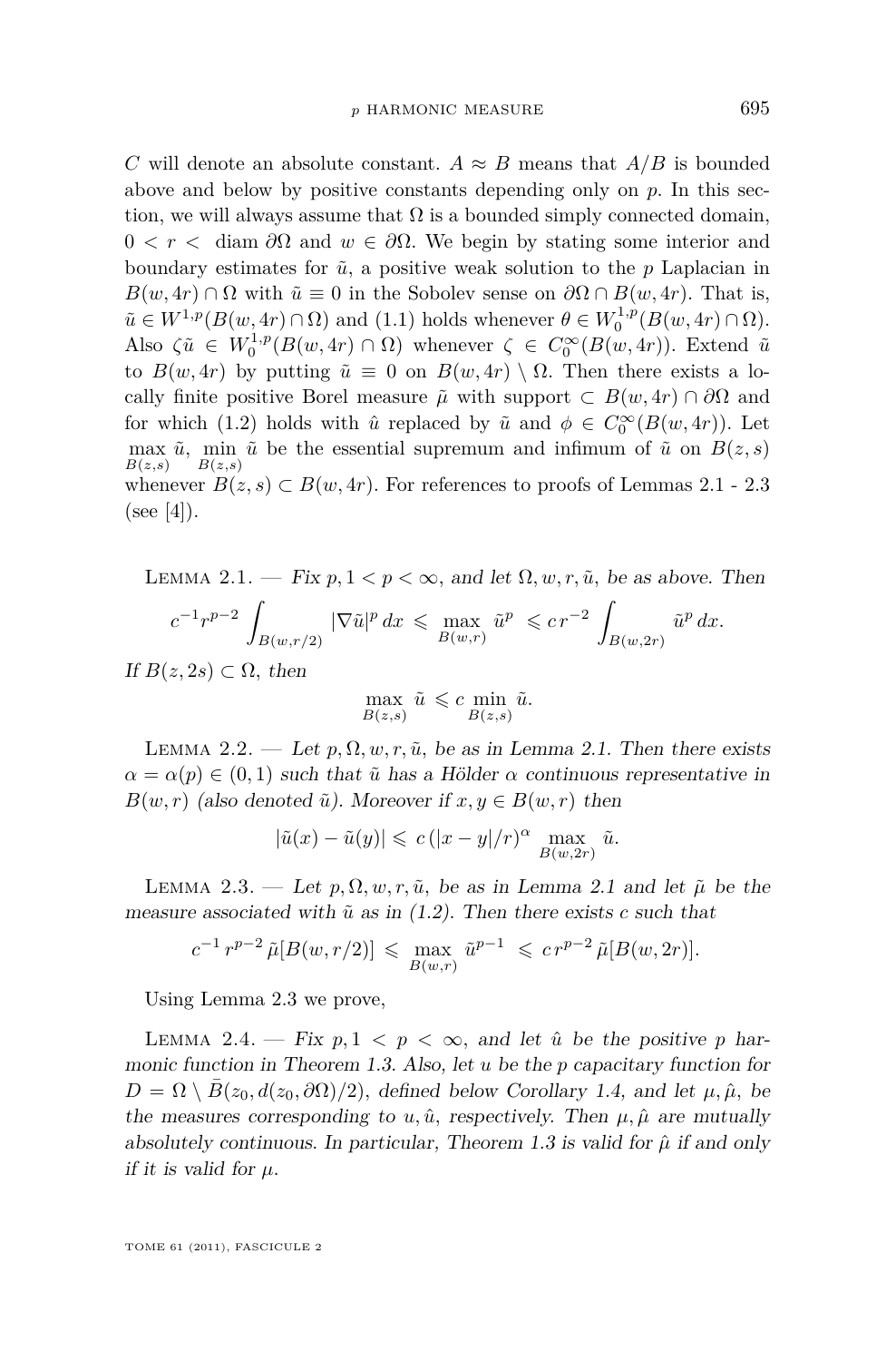<span id="page-8-0"></span>*Proof.* — We note first that if  $\nu \neq 0$  is a finite Borel measure on  $\mathbb C$  with compact support, then

(2.1) 
$$
\nu(\mathbb{C}\setminus\Gamma) = 0
$$
 where  $\Gamma = \left\{ z \in \text{ supp } \nu : \liminf_{t \to 0} \frac{\nu(B(z, 100t))}{\nu(B(z, t))} \leq 10^9 \right\}$ 

Indeed otherwise, there exists a Borel set  $\Lambda \subset \mathbb{C}$  with  $\nu(\Lambda) > 0$  and the property that if  $z \in \Lambda$ , then there exists  $t_0(z) > 0$  for which

(2.2) 
$$
\nu(B(z,t)) \leq 10^{-8} \nu(B(z,100t)) \text{ for } 0 < t < t_0(z).
$$

Iterating (2.2) it follows that

(2.3) 
$$
\lim_{t \to 0} \frac{\nu(B(z, t))}{t^3} = 0 \text{ whenever } z \in \Lambda.
$$

Since  $H^3(\mathbb{C}) = 0$ , we deduce from (2.3) that  $\nu(\Lambda) = 0$ , which is a contradiction. Thus  $(2.1)$  is true.

Now suppose that  $\mu$ ,  $\hat{\mu}$  are as in Lemma [2.4.](#page-7-0) Let  $N_1$  be a neighborhood of *∂*Ω with

$$
\partial\Omega \subset N_1 \subset \bar{N}_1 \subset N.
$$

Then from compactness and continuity of  $\hat{u}, u$ , there exists  $\hat{M} < \infty$  such that

$$
(2.4) \t\t u \leqslant \hat{M}\hat{u} \leqslant \hat{M}^2 u
$$

on Ω∩*∂N*1*.* From (2.4) and the boundary maximum principle for *p* harmonic functions we conclude that (2.4) holds in  $\Omega \cap N_1$ . In view of (2.4) and Lemma [2.3](#page-7-0) we see there exists  $\hat{r} > 0$ , and a constant  $b < \infty$ , such that

(2.5) 
$$
\mu(B(w, s)) \leq b\hat{\mu}(B(w, 2s)) \leq b^2\mu(B(w, 4s))
$$

whenever  $w \in \partial\Omega$  and  $0 < s \leq \hat{r}$ . We also note from Lemma [2.3](#page-7-0) that supp  $\mu$  $=$  supp  $\hat{\mu} = \partial \Omega$ .

The proof of Lemma [2.4](#page-7-0) is by contradiction. Let  $E \subset \partial \Omega$  be a Borel set with  $\hat{\mu}(E) = 0$ . If  $\mu(E) > 0$ , then from properties of Borel measures, and with  $\Gamma$  as in (2.1) with  $\nu = \mu$ , we see there exists a compact set K with

(2.6) 
$$
K \subset E \cap \Gamma
$$
 and  $\mu(K) > 0$ .

Given  $\epsilon > 0$  there also exists an open set O with

(2.7) 
$$
E \subset O \text{ and } \hat{\mu}(O) < \epsilon.
$$

Moreover, we may suppose for each  $z \in K$  that there is a  $\rho = \rho(z)$  with  $0 < \rho(z) < \hat{r}/1000, \bar{B}(z, 100\rho(z)) \subset O$ , and

(2.8) 
$$
\mu(B(z, 100\rho)) \leq 10^{10} \mu(B(z, \rho)).
$$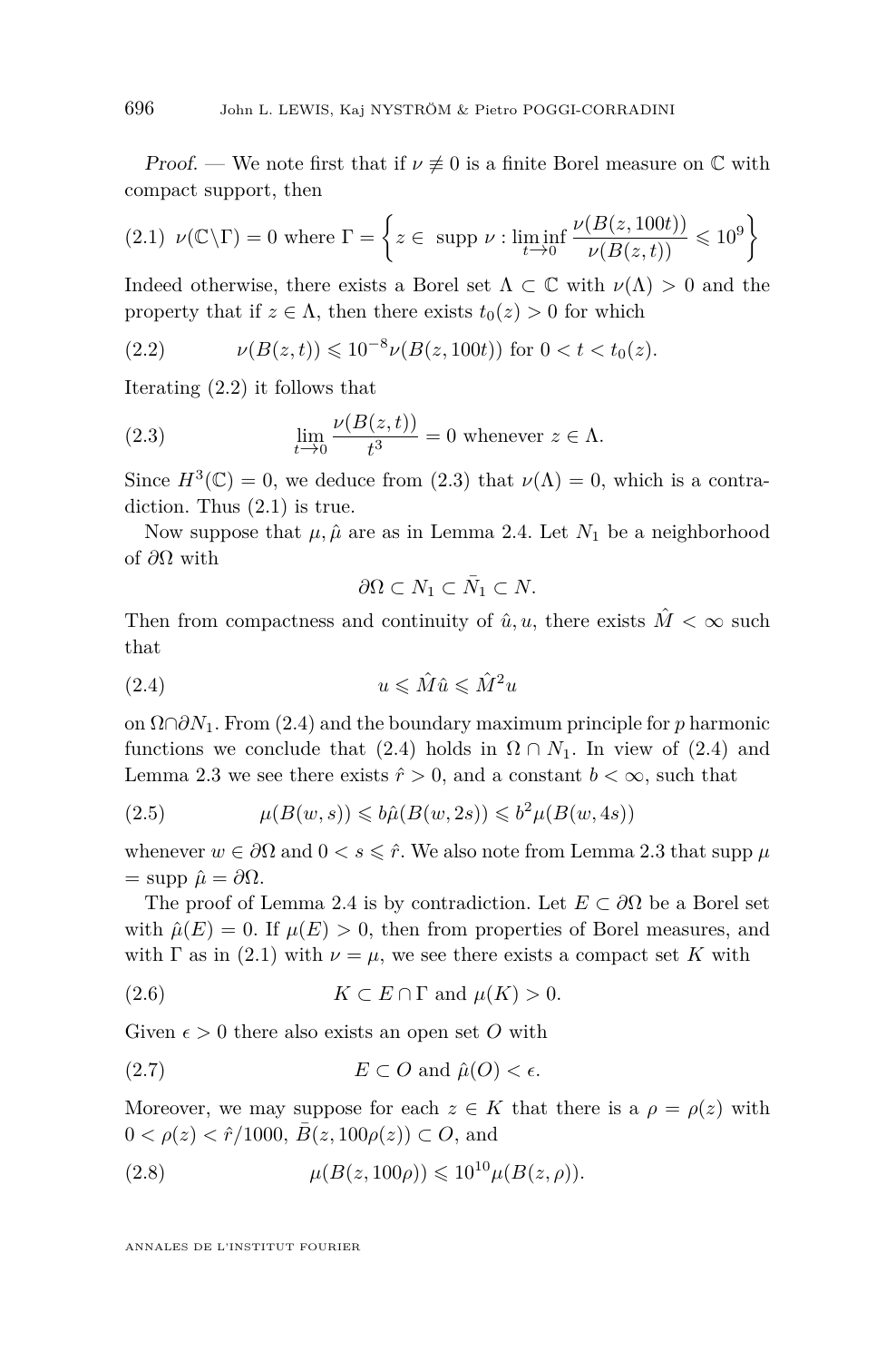<span id="page-9-0"></span>Applying Vitali's covering theorem we then get  ${B(z_i, r_i)}$  with  $z_i \in \partial\Omega$ ,  $0 < 100r_i < \hat{r}$  and the property that

\n- (a) (2.8) holds with 
$$
\rho = r_i
$$
 for each  $i$ ,
\n- (b)  $K \subset \bigcup_i B(z_i, 100r_i) \subset O$ ,
\n

(2.9) 
$$
(c) \qquad B(z_i, 10r_i) \cap B(z_j, 10r_j) = \emptyset \text{ when } i \neq j.
$$

Using  $(2.5)$  and  $(2.7)$  -  $(2.9)$ , it follows that

*i*

$$
\mu(K) \leq \mu[\cup_i B(z_i, 100r_i)] \leq \sum_i \mu[B(z_i, 100r_i)] \leq 10^{10} \sum_i \mu[B(z_i, r_i)]
$$
\n
$$
(2.10) \leq 10^{10} b \sum_i \hat{\mu}[B(z_i, 10r_i)] \leq 10^{10} b \hat{\mu}(O) \leq 10^{10} b \epsilon.
$$

Since  $\epsilon$  is arbitrary we conclude that  $\mu(K) = 0$ , which contradicts [\(2.6\)](#page-8-0). Thus  $\mu$  is absolutely continuous with respect to  $\hat{\mu}$ . Interchanging the roles of  $\mu$ ,  $\hat{\mu}$  we also get that  $\hat{\mu}$  is absolutely continuous with respect to  $\mu$ . Thus Lemma [2.4](#page-7-0) is true.  $\Box$ 

#### **3. Proof of Theorem [1.3](#page-5-0) (assuming Theorem [1.5\)](#page-6-0).**

From Lemma [2.4](#page-7-0) we see that it suffices to prove Theorem [1.3](#page-5-0) with  $\hat{u}, \hat{\mu}$ , replaced by  $u, \mu$ . In this section we prove Theorem [1.3](#page-5-0) for  $u$  under the assumption that Theorem [1.5](#page-6-0) is correct. Given Theorem [1.5](#page-6-0) we can follow closely the argument in [\[4\]](#page-26-0) from (6.9) on. However, our argument is necessarily somewhat more complicated, as in [\[4\]](#page-26-0) we used the fact that  $\mu$ was a doubling measure, which is not necessarily true when  $\Omega$  is simply connected. We claim that it suffices to prove Theorem [1.3](#page-5-0) when

(3.1) 
$$
z_0 = 0 \text{ and } d(z_0, \partial \Omega) = 2.
$$

Indeed, let  $\tau = d(z_0, \partial \Omega)/2$  and put  $T(z) = z_0 + \tau z$ . If  $u'(z) = u(T(z))$ for  $T(z) \in D$ , then since the *p* Laplacian is invariant under translations, rotations, dilations, it follows that *u*' is *p* harmonic in  $T^{-1}(D)$ . Let  $\mu'$  be the measure corresponding to  $u'$ . Then from  $(1.2)$  it follows easily that

$$
\mu'(E) = \tau^{p-2}\mu(T(E))
$$
 whenever  $E \subset \mathbb{R}^n$  is a Borel set.

This equality clearly implies that H-dim  $\mu' =$  H-dim  $\mu$ . Thus we may assume that (3.1) holds. Then  $B(0, 2) \subset \Omega$  and  $D = \Omega \setminus \overline{B}(0, 1)$ *.* 

Using Theorem [1.5](#page-6-0) we have, for some  $c = c(p) \geq 1$ , that

(3.2) 
$$
c^{-1} \frac{u(z)}{d(z, \partial \Omega)} \le |\nabla u(z)| \le c \frac{u(z)}{d(z, \partial \Omega)}
$$
 whenever  $z \in D$ .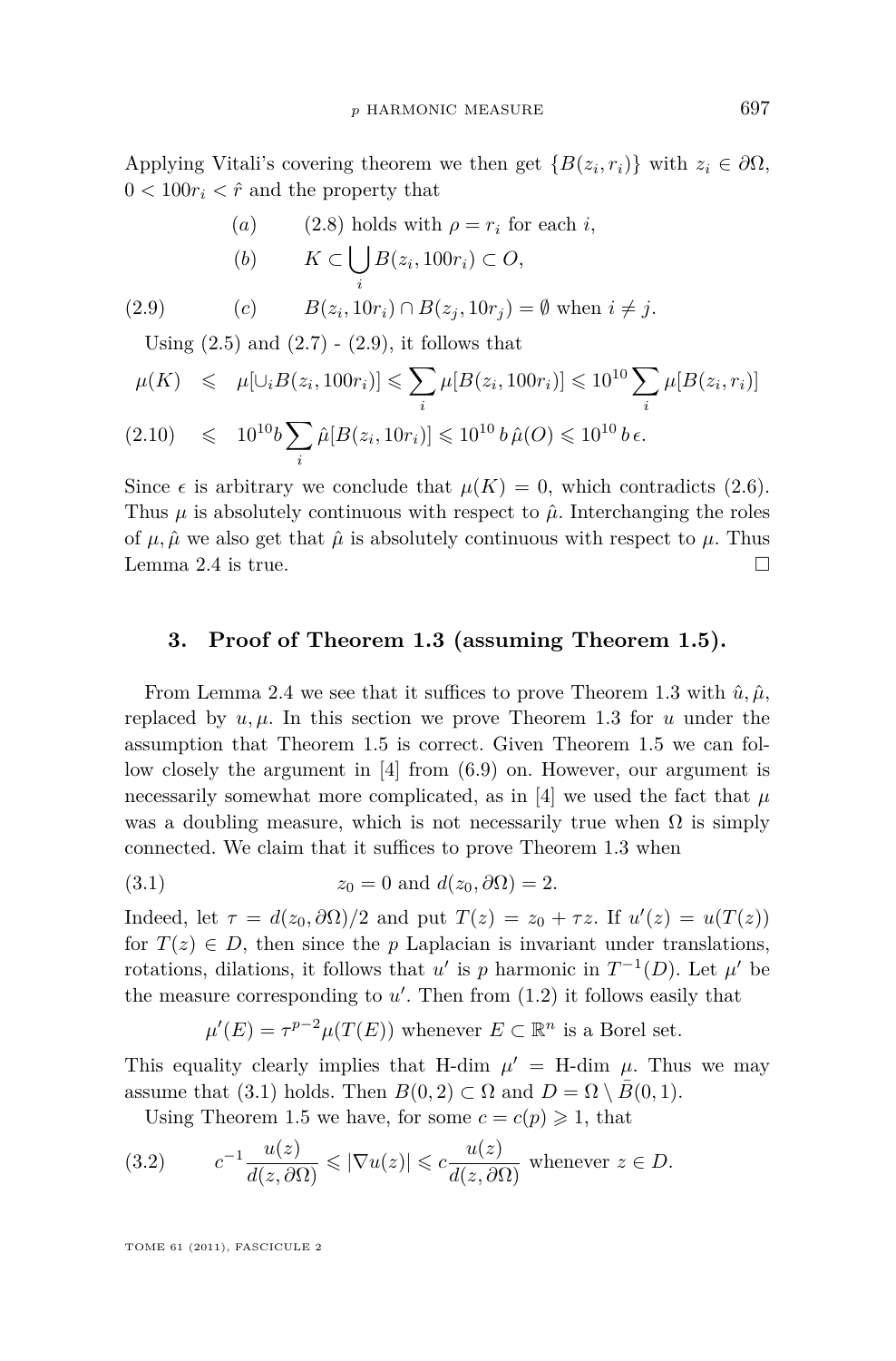Next set

$$
v(x) = \begin{cases} \max(\log |\nabla u(x)|, 0) \text{ when } 1 < p < 2\\ \max(-\log |\nabla u(x)|, 0) \text{ when } p > 2. \end{cases}
$$

Then in [\[4\]](#page-26-0) it is shown that

(3.3) 
$$
\int_{\{x:u(x)=t\}} |\nabla u|^{p-1} \exp\left[\frac{v^2}{2c_+ \log(1/t)}\right] dH^1 x \leq 2c_+
$$

for some  $c^+ \geq 1$ . In [\[4\]](#page-26-0),  $c^+$  depends on  $k, p$ , but only because the constant in [\(3.2\)](#page-9-0) depends on  $k, p$ . So, given Theorem [1.5,](#page-6-0)  $c^+ = c^+(p)$  in (3.3). Next let

$$
\xi(t) = 2\sqrt{c_+ \log(1/t) \log \log(1/t)} \text{ for } 0 < t < 10^{-6},
$$

 $F(t) = \{x : u(x) = t \text{ and } v(x) \geq \xi(t)\}.$ 

Then from (3.3) and weak type estimates we deduce

(3.4) 
$$
\int_{F(t)} |\nabla u|^{p-1} dH^1 x \leq 2c_+ [\log(1/t)]^{-2}.
$$

Next for *A* fixed with  $|A|$  large, we define  $\lambda$  as in Theorem [1.3.](#page-5-0) Let  $a = \frac{|A|}{2\sqrt{a}}$  $\frac{|A|}{2\sqrt{c^+}}$  and note that

(3.5) 
$$
\lambda(r) = \begin{cases} r e^{a\xi(r)} \text{ when } 1 < p < 2, \\ r e^{-a\xi(r)} \text{ when } p > 2. \end{cases}
$$

To prove Theorem [1.3](#page-5-0) when either  $1 < p < 2$  or  $p > 2$ , we initially allow a to vary but will later fix it as a constant depending only on *p,* satisfying several conditions. Fix  $p, 1 < p < 2$ , and let  $K \subset \partial\Omega$  be a Borel set with  $H^{\lambda}(K) = 0$ . Let  $K_1$  be the subset of all  $z \in K$  with

$$
\limsup_{r \to 0} \frac{\mu(B(z, r))}{\lambda(r)} < \infty.
$$

Then from the definition of  $\lambda$  and a covering argument (see [\[22,](#page-27-0) sec 6.9]), it is easily shown that  $\mu(K_1) = 0$ . Thus, assuming  $H^{\lambda}(K) = 0$ , to prove  $\mu(K) = 0$ , it suffices to show  $\mu(E) = 0$  when *E* is Borel and is equal  $\mu$ almost everywhere to the set of all points in *∂*Ω for which

(3.6) 
$$
\limsup_{r \to 0} \frac{\mu(B(z, r))}{\lambda(r)} = \infty.
$$

Let *G* be the set of all *z* where  $(3.6)$  holds. Given  $0 < r_0 < 10^{-100}$ , we first show for each  $z \in G$  that there exists  $s = s(z)$ ,  $0 < s/100 < r_0$ , such that

(3.7) 
$$
\mu(B(z, 100s)) \leq 10^9 \mu(B(z, s))
$$
 and  $\lambda(100s) \leq \mu(B(z, s)).$ 

<span id="page-10-0"></span>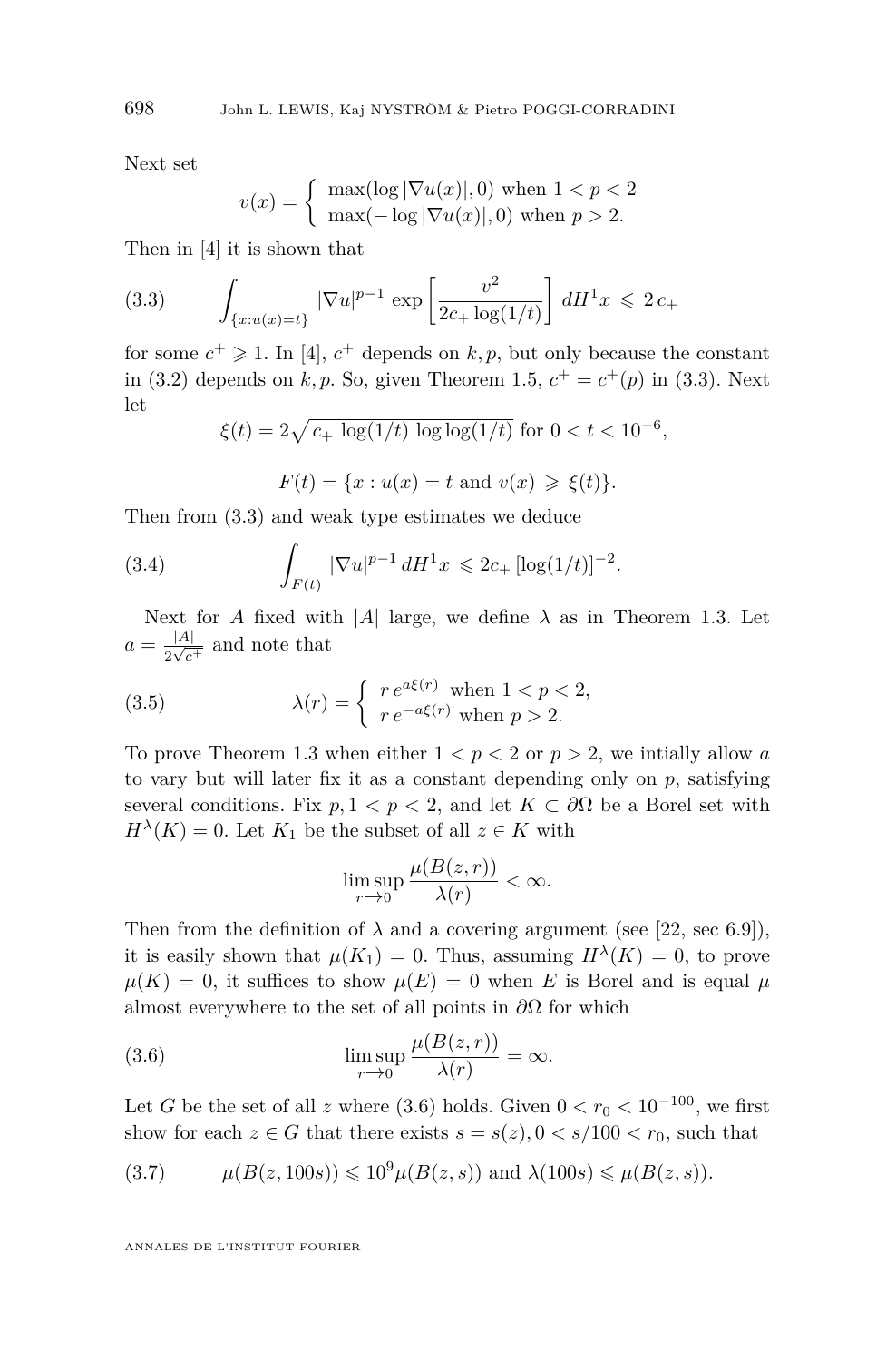<span id="page-11-0"></span>In fact let  $s \in (0, r_0)$  be the first point starting from  $r_0$  where

$$
\frac{\mu(B(z,s))}{\lambda(s)} \geqslant 10^{20} \min \left\{ \frac{\mu(B(z,r_0))}{\lambda(r_0)}, 1 \right\}
$$

From [\(3.6\)](#page-10-0) we see that *s* exists. Using  $\lambda(100r) \leq 200\lambda(r)$ ,  $0 < r < r_0/100$ , it is also easily checked that [\(3.7\)](#page-10-0) holds. From [\(3.7\)](#page-10-0) and Vitali again, we get  ${B(z_i, r_i)}$  with  $z_i \in G, 0 < 100r_i < r_0$ , and the property that

(a) [\(3.7\)](#page-10-0) holds with  $z = z_i$ ,  $s = r_i$ , for each *i*,

(b) 
$$
G \subset \bigcup_i B(z_i, 100r_i)
$$

(3.8) 
$$
(c) \qquad B(z_i, 10r_i) \cap B(z_j, 10r_j) = \emptyset \text{ when } i \neq j.
$$

Let  $t_m = 2^{-m}$  for  $m = 1, 2, \ldots$ . Given *i*, we claim there exists  $w_i \in$  $B(z_i, 5r_i)$  and  $m = m(i)$  with

\n- (
$$
\alpha
$$
)  $u(w_i) = t_m$  and  $d(w_i, \partial \Omega) \approx r_i$
\n- ( $\beta$ )  $\mu[B(z_i, 10r_i)]/r_i \approx [u(w_i)/d(w_i, \partial \Omega)]^{p-1} \approx |\nabla u(w)|^{p-1}$
\n

(3.9) whenever 
$$
w \in B(w_i, d(w_i, \partial \Omega)/2)
$$
.

In  $(3.9)$  all proportionality constants depend only on  $p$ . To prove  $(3.9)$ choose  $\zeta_i \in \partial B(z_i, 2r_i)$  with  $u(\zeta_i) = \max_{\bar{B}(z_i, 2r_i)} u$ . Then  $d(\zeta_i, \partial \Omega) \approx r_i$ , since otherwise, it would follow from Lemma [2.2](#page-7-0) that  $u(\zeta_i)$  is small in comparison to  $\lceil \max u \rceil$ . However from  $(3.8)$   $(a)$  and Lemma [2.3,](#page-7-0) these two maximums  $\bar{B}(z_i, 5r_i)$ are proportional with constants depending only on *p*. Thus  $d(\zeta_i, \partial \Omega) \approx r_i$ . Using this fact,  $(3.2)$ ,  $(3.8)$   $(a)$ *,* and Lemma 2.3*,* once again we get  $(3.9)$   $(\beta)$ with  $w_i$  replaced by  $\zeta_i$ . If  $t_m \leq u(\zeta_i) < t_{m-1}$  we let  $w_i$  be the first point on the line segment connecting  $\zeta_i$  to a point in  $\partial\Omega \cap \partial B(\zeta_i, d(\zeta_i, \partial \Omega))$  where  $u = t_m$ . From our construction, Harnack's inequality, and Lemma [2.2](#page-7-0) we see that (3.9) is true.

Using  $(3.8)$ ,  $(3.9)$ , we deduce for  $1 < p < 2$  that

(3.10) 
$$
v(z) = \log |\nabla u(z)| \geq a \xi(100r_i)/\tilde{c}
$$
 on  $B(w_i, d(w_i, \partial \Omega)/2)$ 

where *a* is as in [\(3.5\)](#page-10-0). Next we note that

$$
(3.11) \tH1[B(wi, d(wi, \partial\Omega)/2) \cap \{z : u(z) = t_m\}] \ge d(wi, \partial\Omega)/2
$$

as we see from the maximum principle for *p* harmonic functions, a connectivity argument and basic geometry. Also, we can use (3.8) (*a*) to estimate  $t_m$  below in terms of  $r_i$  and Lemma [2.2](#page-7-0) to estimate  $t_m$  above in terms of *r*<sub>*i*</sub>. Doing this we find for some  $\beta = \beta(p)$ ,  $0 < \beta < 1$ ,  $\bar{c} = \bar{c}(p)$ , that

(3.12) 
$$
r_i \leq \bar{c} t_m^{\beta} \leq \bar{c}^2 r_i^{\beta^2}.
$$

TOME 61 (2011), FASCICULE 2

*.*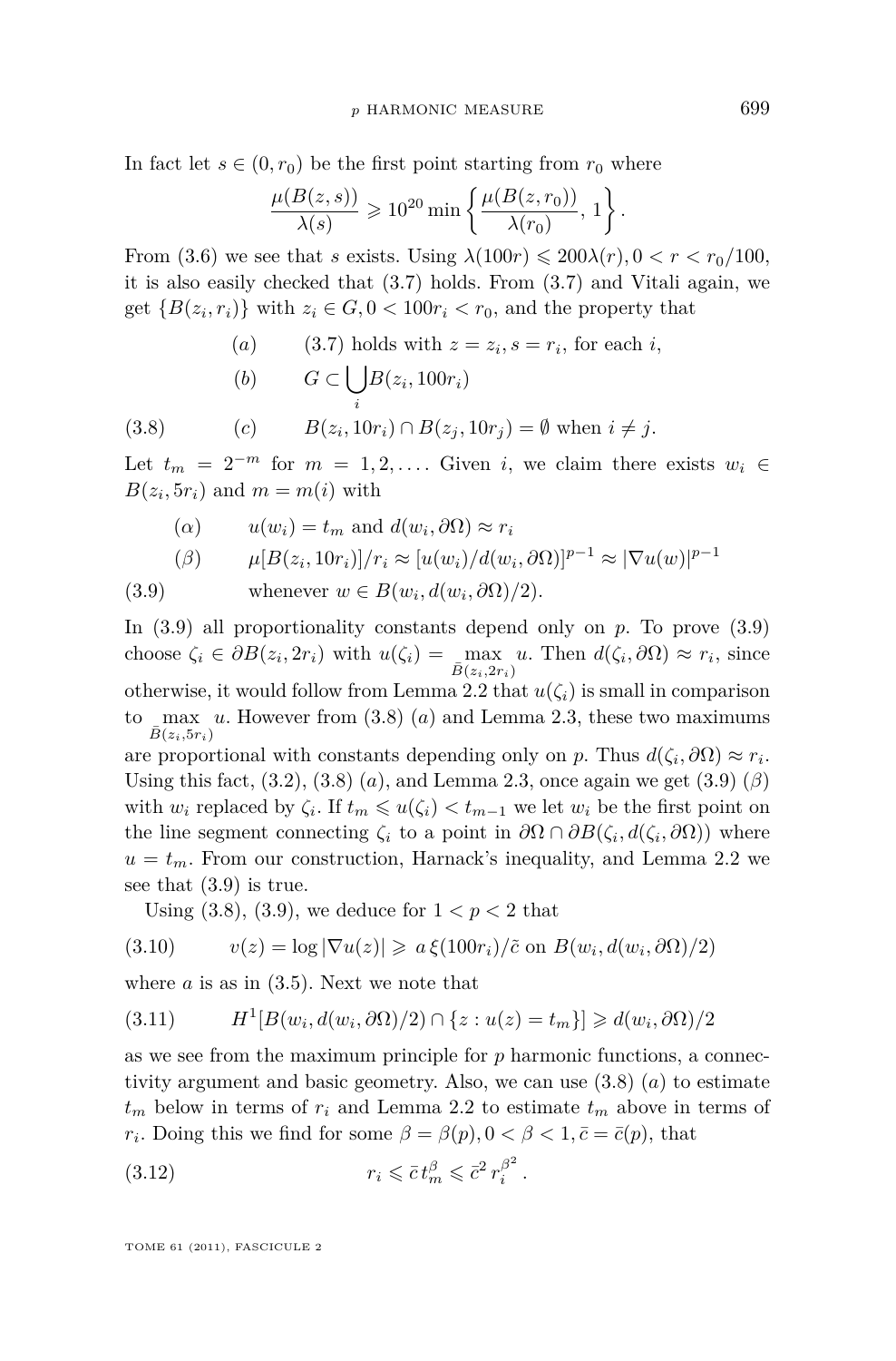Using [\(3.4\)](#page-10-0) and [\(3.8\)](#page-11-0)-[\(3.12\)](#page-11-0) we conclude, for *a* large enough, that

$$
(3.13) \t\t \mu[B(z_i, 10r_i)] \leq c \int_{F(t_m) \cap B(z_i, 10r_i)} |\nabla u|^{p-1} dH^1.
$$

Using  $(3.8)$ ,  $(3.12)$ ,  $(3.13)$ , and  $(3.4)$  it follows for *c* large enough that

$$
\mu(G) \leq \mu\left(\bigcup_{i} B(z_i, 100r_i)\right) \leq 10^9 \sum_{i} \mu[B(z_i, 10r_i)]
$$
\n
$$
(3.14) \leq c \sum_{m=m_0}^{\infty} \int_{F(t_m)} |\nabla u|^{p-1} dH^1 x \leq c^2 \sum_{m=m_0}^{\infty} m^{-2} \leq c^3 m_0^{-1}
$$

where  $2^{-m_0\beta} = \bar{c}r_0^{\beta^2}$  $\int_{0}^{p}$ . Since  $r_0$  can be arbitrarily small we see from  $(3.14)$ that  $\mu(G) = 0$ . This equality and the remark above [\(3.6\)](#page-10-0) yield  $\mu(K) = 0$ . Hence  $\mu$  is absolutely continuous with respect to  $H^{\lambda}$  and Theorem [1.3](#page-5-0) is true for  $1 < p < 2$ .

Finally to prove Theorem [1.3](#page-5-0) for  $p > 2$ , we show there exists a Borel set  $\hat{K} \subset \partial \Omega$  such that

(3.15) 
$$
\mu(\hat{K}) = \mu(\partial \Omega) \text{ and } \hat{K} \text{ has } \sigma \text{ finite } H^{\lambda} \text{ measure.}
$$

In fact let  $\hat{K}$  be the set of all  $z \in \partial \Omega$  with

(3.16) 
$$
\limsup_{r \to 0} \frac{\mu(B(z, r))}{\lambda(r)} > 0.
$$

Let  $\hat{K}_n$  be the subset of  $\hat{K}$  where the above lim sup is greater than  $1/n$ . Then from the definition of  $\lambda$  and a Vitali covering type argument (see [\[22,](#page-27-0) ch 2]) it follows easily that

$$
H^{\lambda}(\hat{K}_n) \leq 100n\mu(\hat{K}_n).
$$

Since  $\hat{K} = \bigcup_n \hat{K}_n$  we conclude that  $\hat{K}$  is  $\sigma$  finite with respect to  $H^{\lambda}$ measure. Thus to prove (3.15) it suffices to show  $\mu(\hat{G}) = 0$  where  $\hat{G}$  is equal to the set of all points in *∂*Ω for which

(3.17) 
$$
\lim_{r \to 0} \frac{\mu(B(z, r))}{\lambda(r)} = 0.
$$

Given  $0 < r_0 < 10^{-100}$  we argue as in the proof of  $(2.1)$  to deduce for each  $z \in \hat{G}$  the existence of  $s = s(z)$ ,  $0 < s/100 < r_0$ , such that

(3.18) 
$$
\mu(B(z, 100s)) \le 10^9 \mu(B(z, s))
$$
 and  $\lambda(s) \ge \mu(B(z, 100s)).$ 

<span id="page-12-0"></span>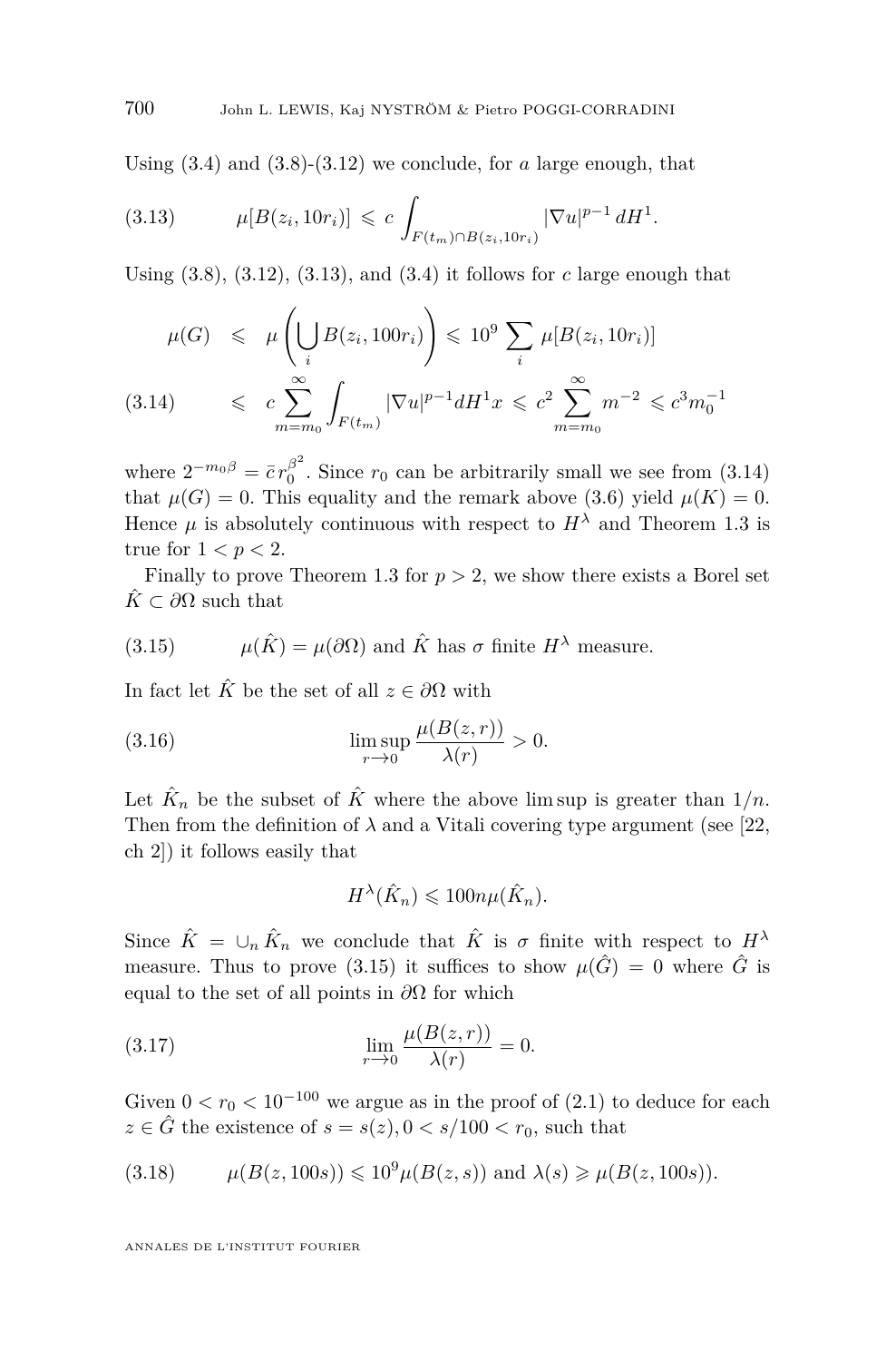<span id="page-13-0"></span>Using [\(3.18\)](#page-12-0) and once again applying Vitali's covering lemma we get  ${B(z_i, r_i)}$  with  $z_i \in \hat{G}, 0 < 100r_i < r_0$ , and the property that

\n- (a) 
$$
(3.18)
$$
 holds with  $z = z_i$ ,  $s = r_i$  for each  $i$ ,
\n- (b)  $\hat{G} \subset \bigcup_i B(z_i, 100r_i),$
\n

(3.19) 
$$
(c) \qquad B(z_i, 10r_i) \cap B(z_j, 10r_j) = \emptyset \text{ when } i \neq j.
$$

Let  $\Theta$  be the set of all indexes, *i*, for which  $\mu(B(z_i, 100r_i)) \ge r_i^3$  and let  $\Theta_1$  be the indexes for which this inequality is false. Arguing as in [\(3.14\)](#page-12-0) we obtain

$$
\mu(\hat{G}) \leq \bigcup_{i \in \Theta} \mu(B(z_i, 100r_i)) + \sum_{i \in \Theta_1} r_i^3
$$
  
(3.20) 
$$
\leq 10^9 \bigcup_{i \in \Theta} \mu(B(z_i, 10r_i)) + 100r_0 (H^2(\Omega) + 1).
$$

If  $i \in \Theta$ , we can repeat the argument after [\(3.8\)](#page-11-0) to get [\(3.9\)](#page-11-0). (3.9) and (3.8) (*a*) imply [\(3.10\)](#page-11-0) for  $w = -\log |\nabla u|$ . Also since  $i \in \Theta$  we can use [\(3.9\)](#page-11-0) to estimate  $t_m$  from below in terms of  $r_i$  and once again use Lemma [2.2](#page-7-0) to estimate  $t_m$  from above in terms of  $r_i$ . Thus [\(3.12\)](#page-11-0) also holds for some  $\beta$ ,  $\bar{c}$ depending only on  $p. (3.10)$  $p. (3.10)$  -  $(3.12)$  imply  $(3.13)$  for  $a$  (as in  $(3.5)$ ) suitably large. In view of  $(3.20)$ ,  $(3.13)$ , and  $(3.4)$  we have

$$
\mu(\hat{G}) - 100r_0(H^2(\Omega) + 1) \leq \mu\left(\bigcup_i B(z_i, 100r_i)\right) \leq 10^9 \sum_{i \in \Theta} \mu[B(z_i, 10r_i)]
$$
  

$$
\leq c \sum_{m=m_0}^{\infty} \int_{F(t_m)} |\nabla u|^{p-1} dH^1 x
$$
  
(3.21)  

$$
\leq c^2 \sum_{m=m_0}^{\infty} m^{-2} \leq c^3 m_0^{-1}
$$

where  $2^{-m_0\beta} = \bar{c}r_0^{\beta^2}$  $\int_{0}^{b}$ . Since  $r_0$  can be arbitrarily small we conclude first from (3.21) that  $\mu(\hat{G}) = 0$  and thereupon that [\(3.15\)](#page-12-0) is valid. Hence  $\mu$  is concentrated on a set of  $\sigma$  finite  $H^{\lambda}$  measure when  $p > 2$ . The proof of Theorem [1.3](#page-5-0) is now complete given that Theorem [1.5](#page-6-0) is true.  $\Box$ 

#### **4. Preliminary Reductions for Theorem [1.5.](#page-6-0)**

Let *u* be the *p* capacitary function for  $D = \Omega \setminus B(z_0, d(z_0, \partial \Omega)/2)$ . We extend *u* to  $\mathbb{C}$  by putting  $u \equiv 1$  on  $\overline{B}(z_0, d(z_0, \partial \Omega)/2)$  and  $u \equiv 0$  in  $\mathbb{C} \setminus \Omega$ . We shall need some more basic properties of *u*. Again references for proofs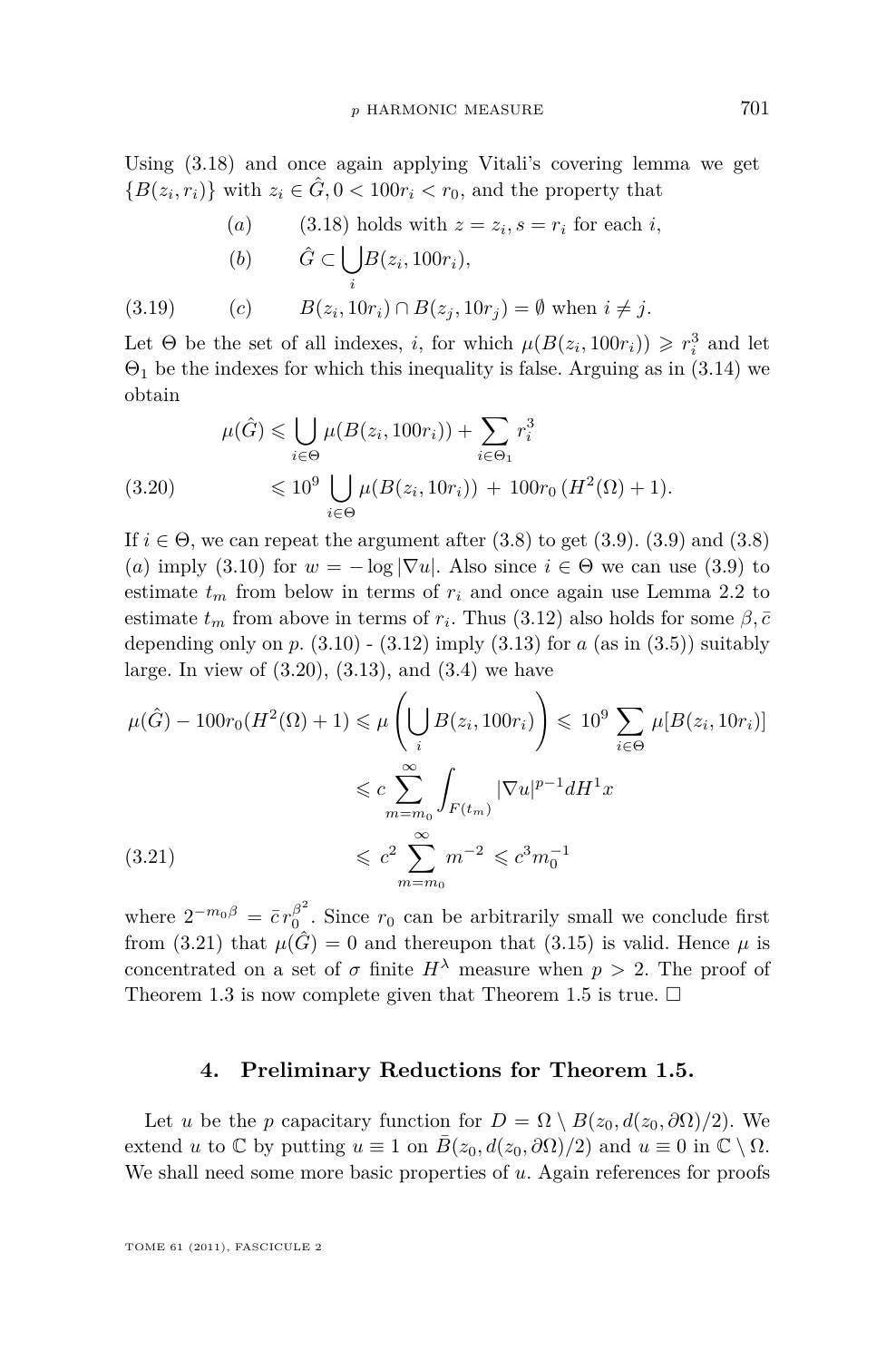<span id="page-14-0"></span>can be found in [\[4\]](#page-26-0).

LEMMA 4.1. — If  $z = x + iy$ ,  $i = \sqrt{-1}$ ,  $x, y \in \mathbb{R}$ , then  $u_z = (1/2)(u_x$  $iu<sub>y</sub>$ ) is a quasi-regular mapping of *D* and  $log |\nabla u|$  is a weak solution to a linear elliptic PDE in divergence form in *D*. Moreover, positive weak solutions to this PDE in  $B(\zeta, r) \subset D$  satisfy the Harnack inequality

$$
\max_{B(\zeta, r/2)} h \leq \tilde{c} \min_{B(\zeta, r/2)} h
$$

where  $\tilde{c}$  depends only on  $p$ .

LEMMA 4.2. — *u* is real-analytic in *D*,  $\nabla u \neq 0$  in *D*, and  $\nabla u$  has a Hölder continuous extension to a neighborhood of  $\partial B(z_0, d(z_0, \partial \Omega)/2)$ . Moreover, there are constants  $\beta$ ,  $0 < \beta < 1$ , and  $\hat{c} \ge 1$ , depending only on *p*, such that

$$
|\nabla u(z) - \nabla u(w)| \leq \hat{c} \left( \frac{|z - w|}{d(z, \partial \Omega)} \right)^{\beta} \max_{B(z, d(z, \partial \Omega)/2)} |\nabla u|
$$
  

$$
\leq \hat{c}^{2} \left( \frac{|z - w|}{d(z, \partial \Omega)} \right)^{\beta} \frac{u(z)}{d(z, \partial \Omega)}
$$

whenever  $w \in D \cap B(z, d(z, \partial \Omega)/2)$ *.* Finally

$$
\hat{c}|\nabla u(w)| \geq \frac{u(w)}{d(w,\partial\Omega)}
$$
 for  $w \in D \cap B(z_0,3d(z_0,\partial\Omega)/4)$ .

Using Lemma 4.2 we see that Theorem [1.5](#page-6-0) is true when  $z \in D \cap$  $B(z_0, 3d(z_0, \partial \Omega)/4)$ . Thus it is enough to prove Theorem [1.5](#page-6-0) with  $z = z_1$ for

(4.1) 
$$
z_1 \in D \setminus B(z_0, 3d(z_0, \partial \Omega)/4).
$$

Recall the definition of the hyperbolic distance  $\rho_{\Omega}$  for a simply connected domain  $\Omega$  (see [\[10\]](#page-26-0)). Then  $\rho_{\Omega}(z_1, z_2), z_1, z_2 \in \Omega$ , is comparable to the quasi-hyperbolic distance

$$
Q_{\Omega}(z_1, z_2) := \inf \int_{\gamma} \frac{|dz|}{d(z, \partial \Omega)}
$$

where the infimum is taken over all the paths  $\gamma \subset \Omega$  connecting  $z_1$  to  $z_2$ . More specifically,

$$
\rho_{\Omega} \leqslant Q_{\Omega} \leqslant 4\rho_{\Omega}
$$

as follows from the Koebe estimates

$$
(4.3) \quad \frac{1}{4}|f'(z)|(1-|z|^2) \leq d(f(z),\partial\Omega) \leq |f'(z)|(1-|z|^2), \, z \in B(0,1),
$$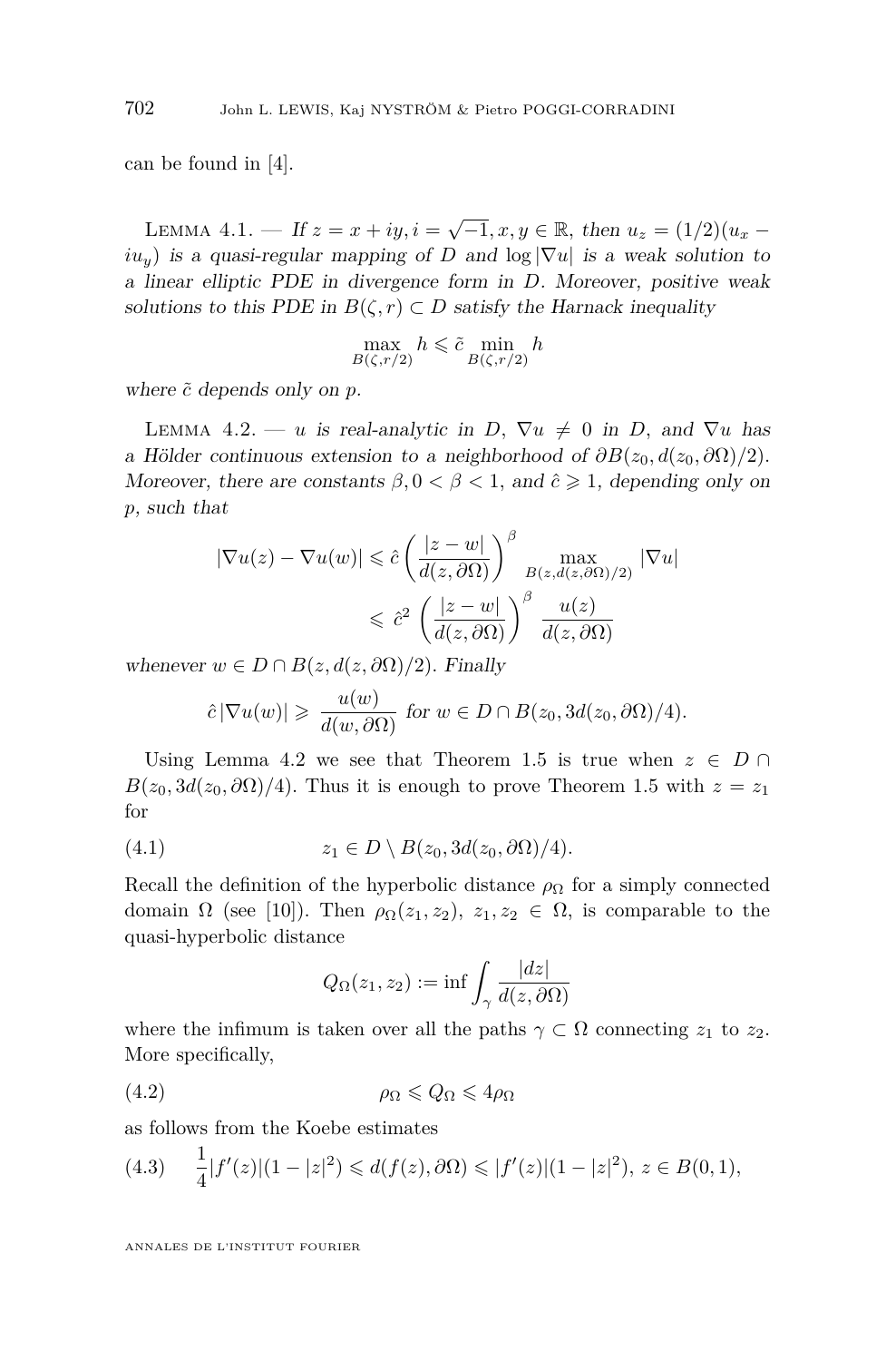<span id="page-15-0"></span>whenever  $f : B(0,1) \to \Omega$  is a conformal map, (see Theorem I.4.3 in [\[10\]](#page-26-0)). In the following we will often use the following distortion estimate, which also follows from Koebe's Theorem, (see  $(1.4.17)$  in [\[10\]](#page-26-0)), for conformal maps  $f: B(0,1) \to \mathbb{C}$ . For  $z_1, z_2 \in D$ ,

(4.4) 
$$
\rho_{\Omega}(z_1, z_2) \leq A_1 \Longrightarrow |f'(f^{-1}(z_2))| \leq A_2 |f'(f^{-1}(z_1))|
$$

for some constant  $A_2$  depending only on  $A_1$ . Note also that  $(4.4)$  implies that  $d(z_2, \partial \Omega) \leq A_3 d(z_1, \partial \Omega)$  for some constant  $A_3$  depending only on  $A_2$ . The same holds if *f* is a conformal mapping of the upper half-plane H. Our main lemma in the proof of Theorem [1.5](#page-6-0) is the following.

LEMMA  $4.3.$  — There is a constant *C*, depending only on *p*, such that if  $z_1$  is as in [\(4.1\)](#page-14-0) then there exists  $z^* \in \Omega$  with  $u(z^*) = u(z_1)/2$  and  $\rho_{\Omega}(z_1, z^{\star}) \leqslant C.$ 

Assuming for the moment that Lemma 4.3 is proved we get Theorem [1.5](#page-6-0) from the following argument. Let  $\Gamma$  be the hyperbolic geodesic connecting *z*<sub>1</sub> to *z*<sup>\*</sup>. If  $\Gamma \cap B(z_0, 5d(z_0, \partial \Omega)/8) = \emptyset$ , we put  $\gamma = \Gamma$ . Otherwise,  $\gamma =$  $\gamma_1 + \gamma_2 + \gamma_3$  where  $\gamma_1$  is the subarc of Γ joining  $z_1$  to the first point,  $P_1$ , where  $Γ$  intersects  $\partial B(z_0, 5d(z_0, \partial \Omega)/8); γ_2$  is the short arc of  $\partial B(z_0, 5d(z_0, \partial \Omega)/8)$ joining *P* to the last point,  $P_2$ , where  $\gamma$  intersects  $\partial B(z_0, 5d(z_0, \partial \Omega)/8)$ ; and finally  $\gamma_3$  joins  $P_2$  to  $z^*$ . Using [\(4.1\)](#page-14-0)-(4.4), one sees that

(4.5) 
$$
H^1(\gamma) \leqslant cd(z_1, \partial \Omega) \text{ and } d(\gamma, \partial \Omega) \geqslant c^{-1}d(z_1, \partial \Omega),
$$

where  $c = c(p)$ . Thus

$$
\frac{1}{2}u(z_1) \leq u(z_1) - u(z^*) \leq \int_{\gamma} |\nabla u(z)||dz| \leq cH^1(\gamma) \max_{\gamma} |\nabla u|
$$
  

$$
\leq C d(z_1, \partial \Omega) \max_{\gamma} |\nabla u|.
$$

So for some  $\zeta \in \gamma$ ,

(4.6) 
$$
c^{\star}|\nabla u(\zeta)| \geqslant \frac{u(z_1)}{d(z_1,\partial\Omega)}
$$

where  $c^* \geq 1$  depends only on *p*. Also from (4.5) we deduce the existence of balls  ${B(w_j, r_j)}_{j=1}^N$ , with  $w_j \in \gamma$  and

\n- (a) 
$$
B(w_j, r_j/4) \cap B(w_{j+1}, r_{j+1}/4) \neq \emptyset
$$
 for  $1 \leq j \leq N-1$ ,
\n- (b)  $r_j \approx d(B(w_j, r_j), \partial \Omega) \approx d(z_1, \partial \Omega)$ ,
\n

$$
(4.7) (c) \qquad \gamma \subset \bigcup_j B(w_j, r_j/4),
$$

where *N* and proportionality constants depend only on *p*. Observe from (4.7) and Harnack's inequality applied to *u* (see Lemma [2.1\)](#page-7-0) that  $u(z) \approx$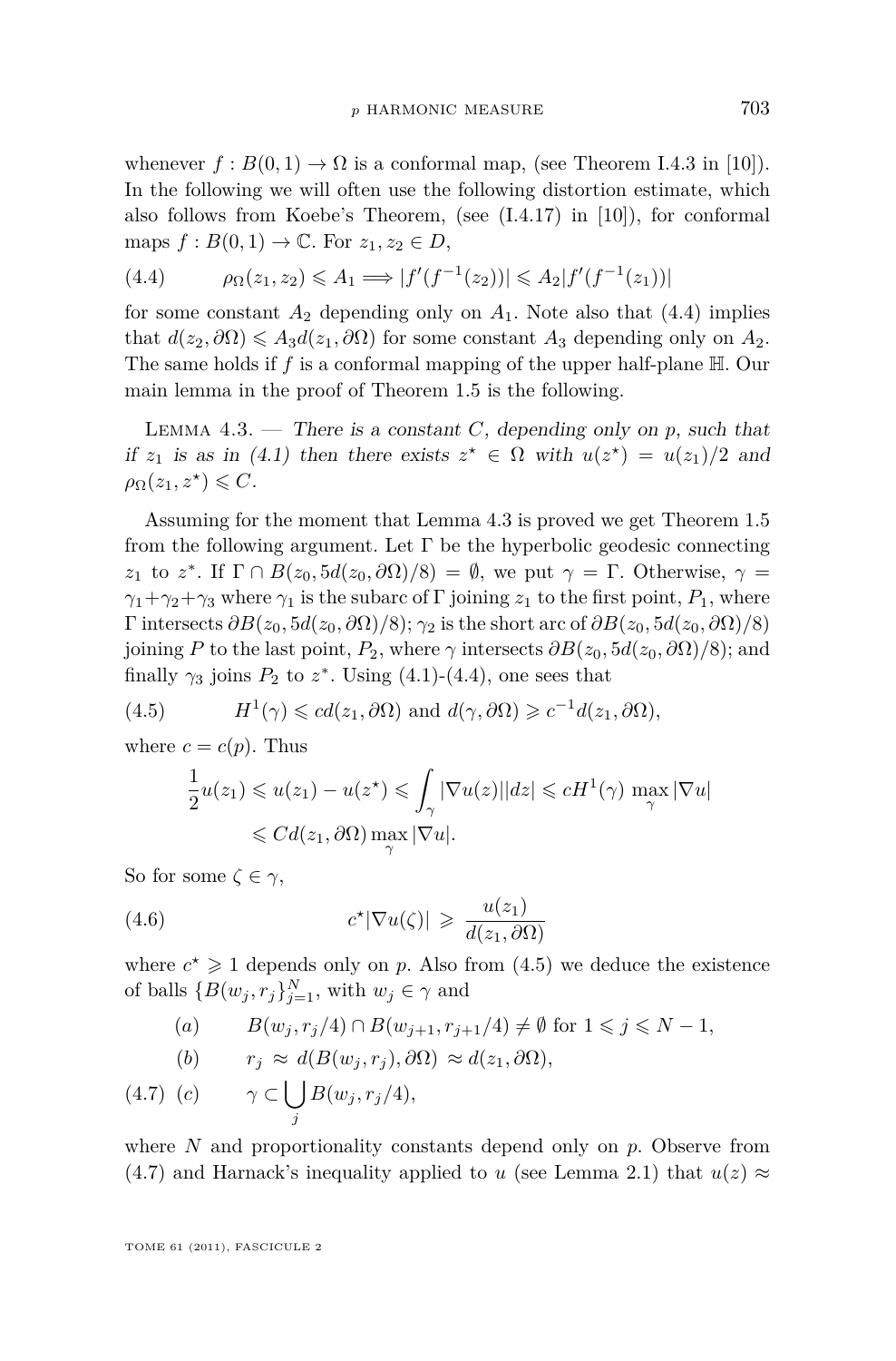<span id="page-16-0"></span> $u(z_1)$  when  $z \in \bigcup_i B(w_i, r_i)$ . In view of Lemma [4.2,](#page-14-0) [\(4.7\)](#page-15-0), it follows for some  $c = c(p)$  that

(4.8) 
$$
|\nabla u(z)| \leqslant cu(z_1)/d(z_1,\partial\Omega) \text{ when } z \in \bigcup_j B(w_j,r_j/2).
$$

From (4.8) we see that if  $c = c(p) \geq 1$  is large enough and

$$
h(z) =: \log\left(\frac{cu(z_1)}{d(z_1, \partial \Omega) \, |\nabla u(z)|}\right) \text{ for } z \in \bigcup_j B(w_i, r_i/2)
$$

then  $h > 0$  in  $\cup_i B(w_i, r_i/2)$ . Choose  $i, 1 \leq i \leq N$ , so that  $\zeta \in B(w_i, r_i/4)$ . Using [\(4.6\)](#page-15-0) we have  $h(\zeta) \leq c$ . Applying the Harnack inequality in Lemma [4.1](#page-14-0) to *h* in  $B(w_i, r_i/2)$  we get

(4.9) 
$$
c|\nabla u| \geqslant u(z_1)/d(z_1,\partial\Omega) \text{ in } B(w_i,r_i/4).
$$

From  $(4.7)$  we see that the argument leading to  $(4.9)$  can be repeated in a chain of balls connecting  $\zeta$  to  $z_1$ . Doing this and using  $N = N(p)$ , we get Theorem [1.5.](#page-6-0)  $\Box$ 

In the proof of Lemma [4.3](#page-15-0) we may assume without loss of generality that *∂*Ω is an analytic Jordan curve, as the constant in this lemma will depend only on  $p$ . Indeed, we can approximate  $\Omega$  by an increasing sequence of analytic Jordan domains  $\Omega_n \subset \Omega$ , and apply Lemma [4.3](#page-15-0) to  $u_n$  the *p* capacitary function for  $D_n = \Omega_n \setminus B(z_0, d(z_0, \partial \Omega)/2)$ . Doing this and letting  $n\rightarrow\infty$ , we get Lemma [4.3](#page-15-0) for *u*, since by Lemmas [2.2,](#page-7-0) [4.2,](#page-14-0) there are subsequences of  $u_n$ ,  $\nabla u_n$ , converging to  $u, \nabla u$ , respectively, uniformly on compact subsets of  $Ω$ .

#### **4.1. Outline of the proof of Lemma [4.3.](#page-15-0)**

To prove Lemma [4.3](#page-15-0) It will be useful to transfer the problem to the upper half-plane  $\mathbb{H}$  via the Riemann map  $f : \mathbb{H} \to \Omega$  such that  $f(i) = z_0$ and  $f(a) = z_1$  where  $a = is$  for some  $0 < s < 1$ . We note that f has a continuous extension to  $\mathbb{H}$ , since  $\partial\Omega$  is a Jordan curve. We also let  $U = u \circ f$ , and note that *U* satisfies a maximum principle and Harnack's inequality. Consider the box

$$
Q(a) = \{ z = x + iy : |x| \leqslant s, \ 0 < y < s \}.
$$

We will show that  $Q(a)$  can be shifted to a nearby box  $Q(a)$  whose boundary in H we call  $\xi$ . It consists of the horizontal segment from  $x_1 + is$  to  $x_2 + is$ , and the vertical segments connecting  $x_l + is$  to  $x_l$  for  $l = 1, 2, x_1, x_2$ , are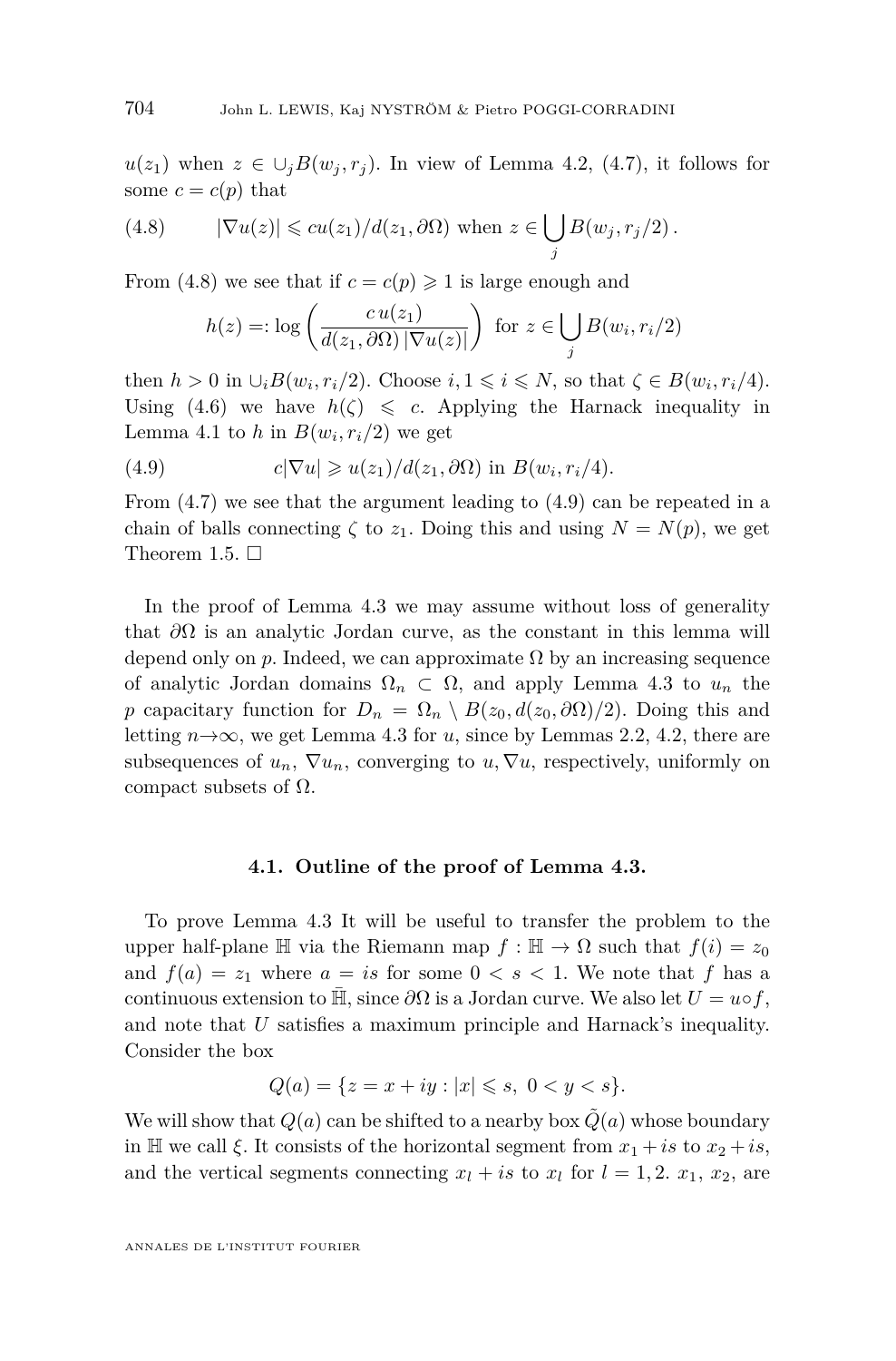<span id="page-17-0"></span>chosen to satisfy  $-s < x_1 < -s/2$ ,  $s/2 < x_2 < s$ . Let  $f(x_i) = w_i, j = 1, 2$ .  $\tilde{Q}(a)$  will be constructed to have several nice properties. In particular, we will prove that  $U \leq A U(a)$ , on  $\xi$ , and hence, by the maximum principle,  $U \leq A U(a)$  on  $Q(a)$ , for some constant *A* depending only on *p*. In other words, if we let  $\sigma := f(\xi)$  and  $\Omega_1 := f(Q(a))$ , then we will prove that

$$
(4.10) \t\t u \leqslant Au(z_1)
$$

on  $\sigma$  and hence in  $\Omega_1$ .

Moreover, we will prove for some absolute constants,  $C_i$ ,  $1 \leq i \leq 3$ , that the following  $(4.11)-(4.13)$  are valid. First,

(4.11) 
$$
H^1(\sigma) \leqslant C_1 d(z_1, \partial \Omega)
$$

Second we will establish the existence of  $w_0 = f(x_0)$ , for some  $|x_0| < s/4$ , such that  $|w_0 - z_1| \leq C_2 d(z_1, \partial \Omega)$  and such that

(4.12) 
$$
d(w_0, \sigma) \geq d(z_1, \partial \Omega) / C_2
$$

In addition we will construct a Lipschitz curve  $\tau$  :  $[0,1) \rightarrow \Omega_1$  with  $\tau(0) =$  $z_1$  and  $\tau(1) = w_0$ , which satisfies the cigar condition

(4.13) 
$$
\min\{H^1(\tau[0,t]), H^1(\tau[t,1])\} \leq C_3 d(\tau(t), \partial\Omega),
$$

To briefly outline the construction of *τ* we note that we construct *τ* as the image under *f* of a polygonal path

$$
\lambda = \sum_{k=1}^{\infty} \lambda_k \subset \tilde{Q}(a),
$$

starting at *a* and tending to  $x_0$  non-tangentially. The segment  $\lambda_k$ ,  $k =$ 1*,* 2*, . . . ,* joins *ak*−<sup>1</sup> to *a<sup>k</sup>* and consists of a horizontal line segment followed by a downward pointing vertical segment. More precisely, fix *δ,* 0 *< δ <*  $10^{-1000}$  and put  $\delta^* = e^{-c^*/\delta}, t_0 = 0, s_0 = s, a_0 = t_0 + is_0 = a$ . In our construction we initially allow  $\delta$  to vary but shall fix  $\delta$  in [\(5.3\)](#page-23-0) to be a small positive absolute constant satisfying several conditions. Also,  $c^* \geqslant$ 1 is an absolute constant which will be defined in Lemma [4.6.](#page-21-0) Then  $\lambda_1$ consists of the horizontal segment from  $a_0$  to  $t_1 + is_0$  followed by the vertical segment from  $t_1 + is_0$  to  $a_1 = t_1 + i\delta^* s_0$ . Put  $s_1 = \delta^* s_0$ . Inductively, if  $a_{k-1} = t_{k-1} + i s_{k-1}$  has been defined, then  $\lambda_k$  consists of the horizontal line segment joining  $a_{k-1}$  to  $t_k + is_{k-1}$ , followed by the vertical line segment connecting  $t_k + is_{k-1}$  to  $a_k = t_k + is_k$ , where  $s_k = \delta^* s_{k-1}$ . Moreover the numbers  $t_k, k = 1, 2, \ldots$ , are chosen in such a way that

$$
(4.14) \quad |t_k - t_{k-1}| \leqslant s_{k-1} \text{ and } \int_0^{s_k} |f'(t_k + i\tau)| d\tau \leqslant \delta d(f(a_{k-1}), \partial \Omega).
$$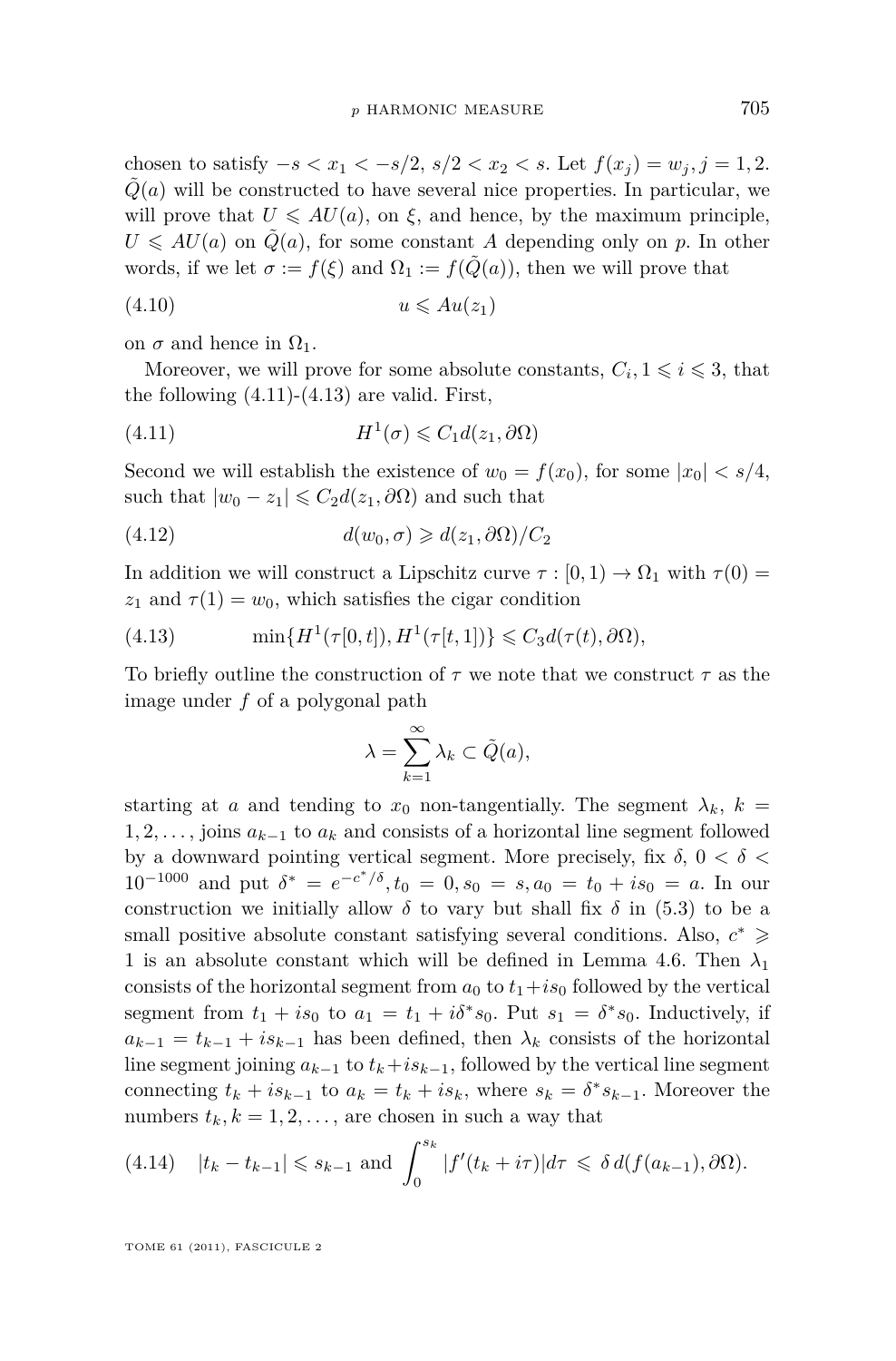<span id="page-18-0"></span>Existence of  $t_k$ ,  $\delta^*$ , are an easy consequence of Lemma [4.7](#page-22-0) as we point out after [\(5.2\)](#page-23-0).

Letting  $\tau_k = f(\lambda_k)$  and  $z_k = f(a_{k-1}), k = 1, 2, \ldots$ , we note that [\(4.14\)](#page-17-0) and our construction imply

(4.15) 
$$
d(z_{k+1}, \partial \Omega) \leq \delta d(z_k, \partial \Omega).
$$

For  $w \in \lambda_k$ , [\(4.4\)](#page-15-0) and our construction give a constant  $\bar{c}$ , depending only on  $\delta$  and  $p$ , such that

$$
\bar{c}^{-1}|f'(a_{k-1})| \leq |f'(w)| \leq \bar{c}|f'(a_{k-1})|.
$$

Consequently for some constant  $c \geq 1$ , depending only on  $\delta$  and p,

(4.16) 
$$
cd(w, \partial \Omega) \geq d(z_k, \partial \Omega)
$$
 when  $w \in \tau_k$  and  $H^1(\tau_k) \leq c(\delta) d(z_k, \partial \Omega)$   
for  $k = 1, 2, 3, ...$ 

Putting (4.15) and (4.16) together we see that if  $w = \tau(t) \in \tau_k$ , then for some  $c_+ \geq 1$ , depending only on  $\delta$  and  $p$ ,

$$
|w - w_0| \le H^1(\tau[t, 1]) \le \sum_{j=k}^{\infty} H^1(\tau_j) \le c_+ d(w, \partial \Omega) \le c_+^2 \delta^{k-1} d(z_1, \partial \Omega).
$$

Using this equality and  $(4.16)$  we conclude that  $\tau$  satisfies the cigar condition in  $(4.13)$  with a constant depending only on  $\delta$ , *p*.

To show the existence of  $z^*$  in Lemma [4.3,](#page-15-0) we suppose  $\delta > 0$  is now fixed as in [\(5.3\)](#page-23-0) and suppose that  $\lambda$  is parametrized by [0, 1] with  $\lambda(0) = a$  and  $\lambda(1) = x_0$ . Let

$$
t^* = \max\{t : U(\lambda(t)) = \frac{1}{2}U(a)\}
$$

and put  $a^* = \lambda(t^*)$  and  $z^* = f(a^*)$ . If  $\rho = d(w_0, \sigma)$ , Then from the definition of  $\Omega_1$  above [\(4.10\)](#page-17-0) we have

$$
B(w_0, \rho) \cap \Omega \subset \Omega_1.
$$

so from Lemma [2.2](#page-7-0) applied to the restriction of *u* to  $\Omega_1$ , [\(4.10\)](#page-17-0), [\(4.12\)](#page-17-0), and  $(4.13)$  we deduce for some  $\tilde{c} = \tilde{c}(p)$  that

$$
\frac{1}{2}u(z_1) = u(z^*) \leq \tilde{c} \left( \frac{d(z^*, \partial \Omega)}{\rho} \right)^{\alpha} \max_{B(w_0, \rho) \cap \Omega} u \leq \tilde{c}^2 A \left( \frac{d(z^*, \partial \Omega)}{d(z_1, \partial \Omega)} \right)^{\alpha} u(z_1).
$$

Thus

$$
d(z_1, \partial \Omega) \leqslant cd(z^*, \partial \Omega)
$$
 for some  $c = c(p)$ .

This inequality and [\(4.13\)](#page-17-0) imply that there is a chain of  $N = N(p)$  balls (as in  $(4.7)$  connecting  $z_1$  to  $z^*$ . Using this implication and once again  $(4.2)$ we conclude that  $\rho_{\Omega}(z^*, z_1) \leq c$ . This completes our outline of the proof of Lemma [4.3.](#page-15-0)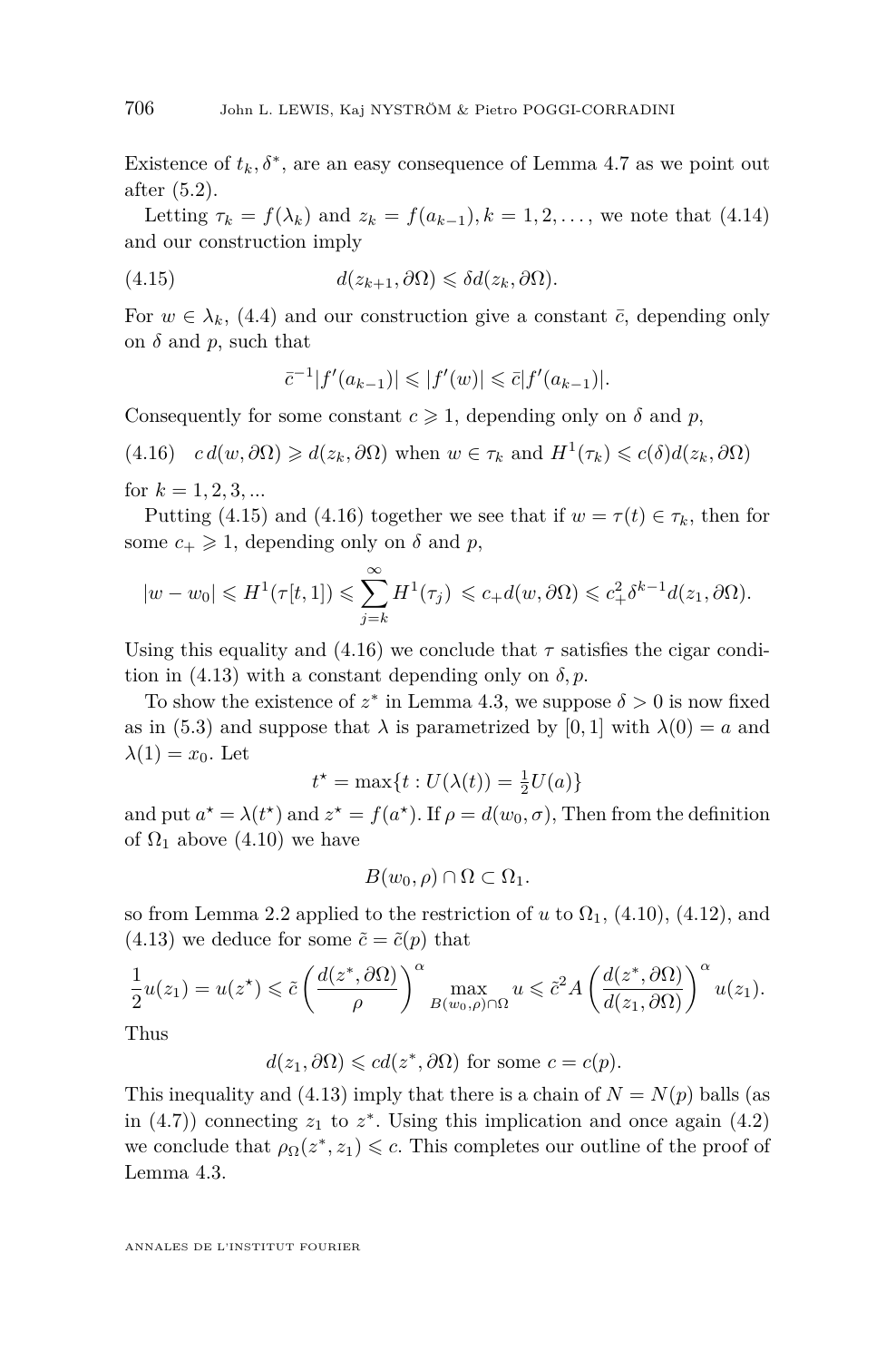<span id="page-19-0"></span>To finish the proof of Lemma [4.3](#page-15-0) we show there exists  $\delta > 0, \sigma, \tau, c^*, (\tau_k)_1^{\infty}$ , for which  $(4.10)$  -  $(4.12)$  and  $(4.14)$ , are true.

#### **4.2. Several Lemmas.**

To set the stage for the proof of  $(4.10)$  -  $(4.12)$  and  $(4.14)$  we shall need several lemmas. To this end define, for  $b \in \mathbb{H}$ , the interval  $I(b) :=$  $\left[ \begin{array}{ccc} \text{Re} & b - \text{Im} & b, \text{Re} & b + \text{Im} & b \end{array} \right].$ 

LEMMA 4.4. — There is an absolute constant  $\hat{C}$  such that if  $f$  is univalent on  $\mathbb H$  and  $b \in \mathbb H$ , then

$$
\int\int_{\mathbb{H}}\frac{|f'(w)|}{|f(w)-f(b)|}dA(w)\leqslant \hat{C}\text{ Im }b.
$$

Proof of Lemma 4.4: The proof is left as an exercise. Hints are provided in problem 21 on page 33 of [\[10\]](#page-26-0), where the case for functions *g* univalent on  $B(0,1)$  with Re  $q \neq 0$  is discussed. The same arguments give the result for univalent functions *g* on  $B(0,1)$  with  $g(0) = 0$  and then Lemma 4.4 is obtained by applying the result to  $g = f \circ M_b$  where  $M_b(z) = i \text{Im } b(1 + z)$ *z*)/(1 − *z*) + Re *b*.  $\Box$ 

LEMMA 4.5. — There is a set  $E(b) \subset I(b)$  such that for  $x \in E(b)$ 

(4.17) 
$$
\int_0^{\text{Im }b} |f'(x+iy)| dy \leq C^{\star} d(f(b), \partial \Omega)
$$

for some absolute constant  $C^*$ , and also

(4.18) 
$$
H^1(E(b)) \geq (1 - 10^{-100})H^1(I(b)).
$$

Note that we could achieve Lemma 4.5 by invoking known results in the literature, such as the result in [\[2\]](#page-26-0) related to previous theorems of Beurling and Pommerenke (see [\[23\]](#page-27-0), Section 10.3). For completeness we give an alternative proof of Lemma 4.5 based on Lemma 4.4.

Proof of Lemma 4.5: Let  $\ell$  be a large positive integer that will soon be fixed as an absolute number and let

$$
T = T(b) = \{ z = x + iy : |x| < \text{Im } b : y = \text{Im } b \}
$$

be the top of the box  $Q(b)$  defined at the beginning of subsection [4.1.](#page-16-0) Set

$$
K = K(b) := \{ x \in I(b) : |f(x + it) - f(b)| > 2^{\ell} |f'(b)| \text{ Im } b
$$

for some  $0 < t < \text{Im } b$ .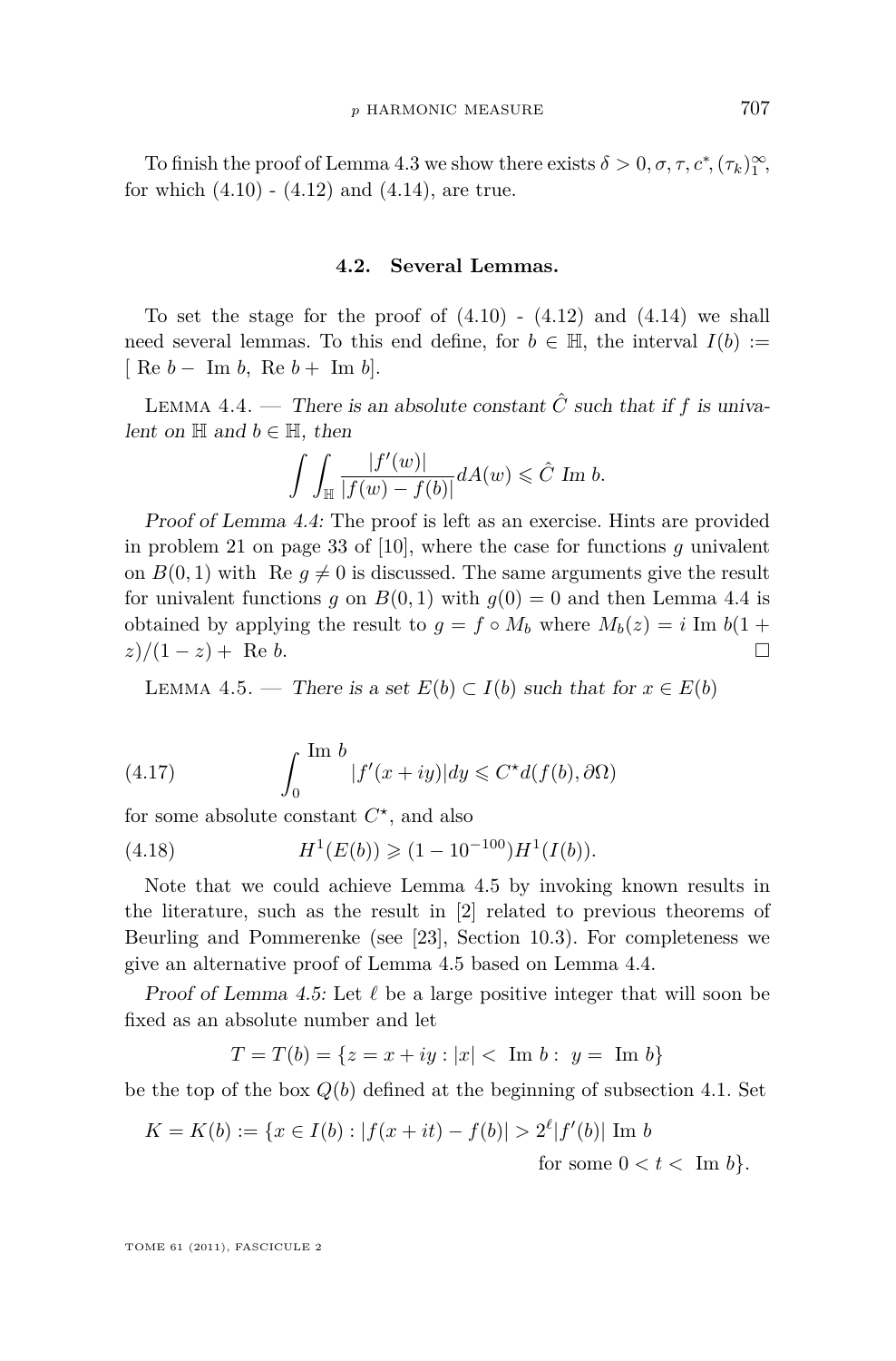Note that

$$
|\partial_y \log |f(z) - f(b)|| \leq \frac{|f'(z)|}{|f(z) - f(b)|}.
$$

Also, for *z* in the top *T*,

$$
|f(z) - f(b)| \leq 1000|f'(b)| \text{ Im } b.
$$

Thus,

$$
\int_0^{\text{Im }b} \frac{|f'(x+iy)|}{|f(x+iy)-f(b)|} dy \geqslant \frac{\ell}{C},
$$

whenever  $x \in K$ . Integrating both sides over K and using Lemma [4.4](#page-19-0) we therefore find that

(4.19) 
$$
H^1(K) \leqslant C \frac{\operatorname{Im} b}{\ell}.
$$

Next for we define a function  $g(x)$  for  $x \in I(b)$  as follows. If  $x \in I(b) \setminus K$ we set

$$
g(x) := \int_0^{\text{Im }b} |f'(x+iy)| dy
$$

and if  $x \in K$  then we set  $g(x) = 0$ . From the definition of K we see that

$$
g(x) \leq 2^{\ell} |f'(b)| \text{ Im } b \int_0^{\text{Im } b} \frac{|f'(x+iy)|}{|f(x+iy) - f(b)|} dy
$$

whenever  $x \in I(b)$ . Using this inequality and Integrating over  $I(b)$  we find that

$$
\int_{I(b)} g(x)dx \leqslant C2^{\ell} |f'(b)| (\text{ Im } b)^2 \leqslant C^2 2^{\ell} d(f(b), \partial \Omega) \text{ Im } b.
$$

So from weak-type estimates, if

$$
K' := \{ x \in I(b) : g(x) > 2^{2\ell} d(f(b), \partial \Omega) \},
$$

then

(4.20) 
$$
H^1(K') \leq C^2 2^{-\ell} \text{ Im } b,
$$

for some absolute constant *C*. Using  $(4.19)$  and  $(4.20)$  we can fix  $\ell$  to be a large absolute number so that

$$
H^1(K \cup K') < 10^{-100} \text{ Im } b.
$$

With  $\ell$  thus fixed we put

$$
E(b) := I(b) \setminus (K \cup K')
$$

and conclude that Lemma [4.5](#page-19-0) is valid.  $\square$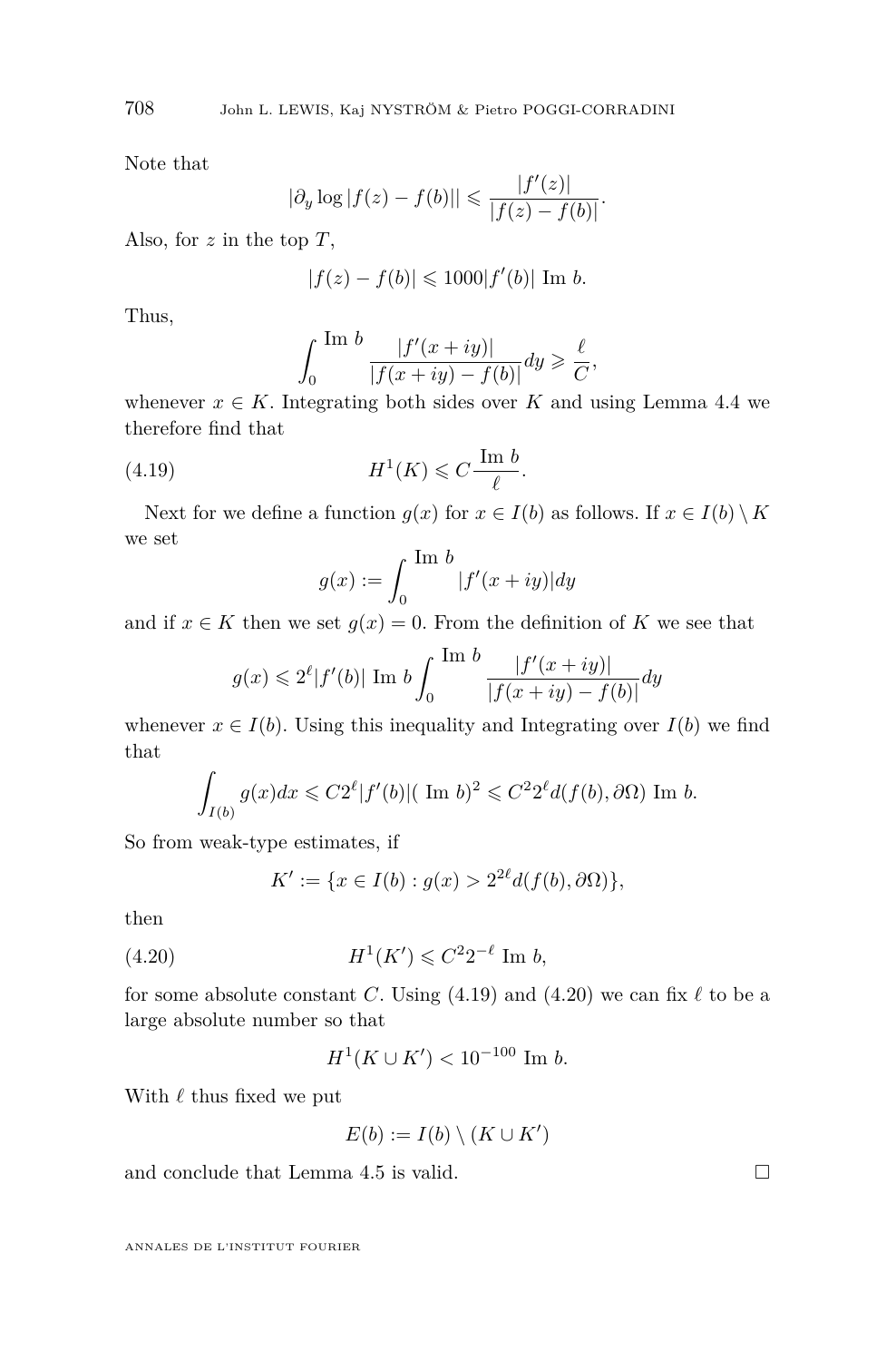<span id="page-21-0"></span>LEMMA 4.6. — Let *b*,  $C^*$  be as in Lemma [4.5](#page-19-0) and put  $c^* = 4(C^*)^2$ . Given  $0 < \delta < 10^{-1000}$ , let  $\delta_{\star} = e^{-c^*/\delta}$ . Then, whenever  $x \in E(b)$  there is an interval  $J = J(x)$  centered at *x* with

(4.21) 
$$
2\delta_{\star} \operatorname{Im} b \leqslant H^{1}(J) \leqslant C\delta^{1/2} \operatorname{Im} b \leqslant \frac{\operatorname{Im} b}{10000}
$$

(for some absolute constant *C*) and a subset  $F = F(x) \subset J$  with  $H^1(F) \ge$  $(1 - 10^{-100})H^{1}(J)$  so that

(4.22) 
$$
\int_0^{\delta_{\star} \text{Im } b} |f'(t+iy)| dy \leq \delta d(f(b), \partial \Omega) \text{ for every } t \in F.
$$

Proof of Lemma 4.6: Given  $x \in E(b)$  put  $b' = x + i$  Im *b* and let  $y_1, 0 <$  $y_1$  < Im *b*, be such that

$$
d(f(x+iy),\partial\Omega) > \frac{\delta}{C^*}d(f(b),\partial\Omega)
$$

for  $y_1 < y <$  Im *b*, but

$$
d(f(\hat{b}),\partial\Omega) = \frac{\delta}{C^{\star}}d(f(b),\partial\Omega)
$$

where  $\hat{b} := x + iy_1$ . By [\(4.2\)](#page-14-0), Lemma [4.5,](#page-19-0) and conformal invariance of hyperbolic distance,

$$
\log \frac{\text{Im } b}{y_1} \leq \rho_{\mathbb{H}}(\hat{b}, b') \leq 4Q_{\Omega}(f(\hat{b}), f(b'))
$$
  

$$
\leq \frac{4C^{\star}}{\delta d(f(b), \partial \Omega)} \int_{y_1}^{\text{Im } b} |f'(x+iy)| dy \leq \frac{4(C^{\star})^2}{\delta},
$$

i.e.,  $y_1 \geq \delta_*$  Im *b.* Let  $J = I(\hat{b})$  and  $F = E(\hat{b})$ . Then by Lemma [4.5,](#page-19-0)  $H^1(F) \geq (1 - 10^{-100})H^1(J)$  and for  $t \in E(\hat{b})$ 

$$
\int_0^{\delta_{\star}} \frac{\text{Im } b}{|f'(t+iy)|} dy \leq C^{\star} d(f(\hat{b}), \partial \Omega) = \delta d(f(b), \partial \Omega).
$$

Notice also that,

$$
H^1(J) = 2 \text{ Im } \hat{b} \geq 2\delta_\star \text{ Im } b.
$$

On the other hand, elementary distortion theorems for univalent functions (see for example [\[10,](#page-26-0) ch 1, section 4]) and the fact that  $\hat{b} \in Q(b)$  yield for some absolute constant  $C_+ \geq 1$  that

$$
\delta/C^* = \frac{d(f(\hat{b}), \partial \Omega)}{d(f(b), \partial \Omega)} \geqslant \left(\frac{\text{Im } \hat{b}}{C_+ \text{ Im } b}\right)^2.
$$

Thus (4.21), (4.22) are valid and the proof of Lemma 4.6 is complete.  $\Box$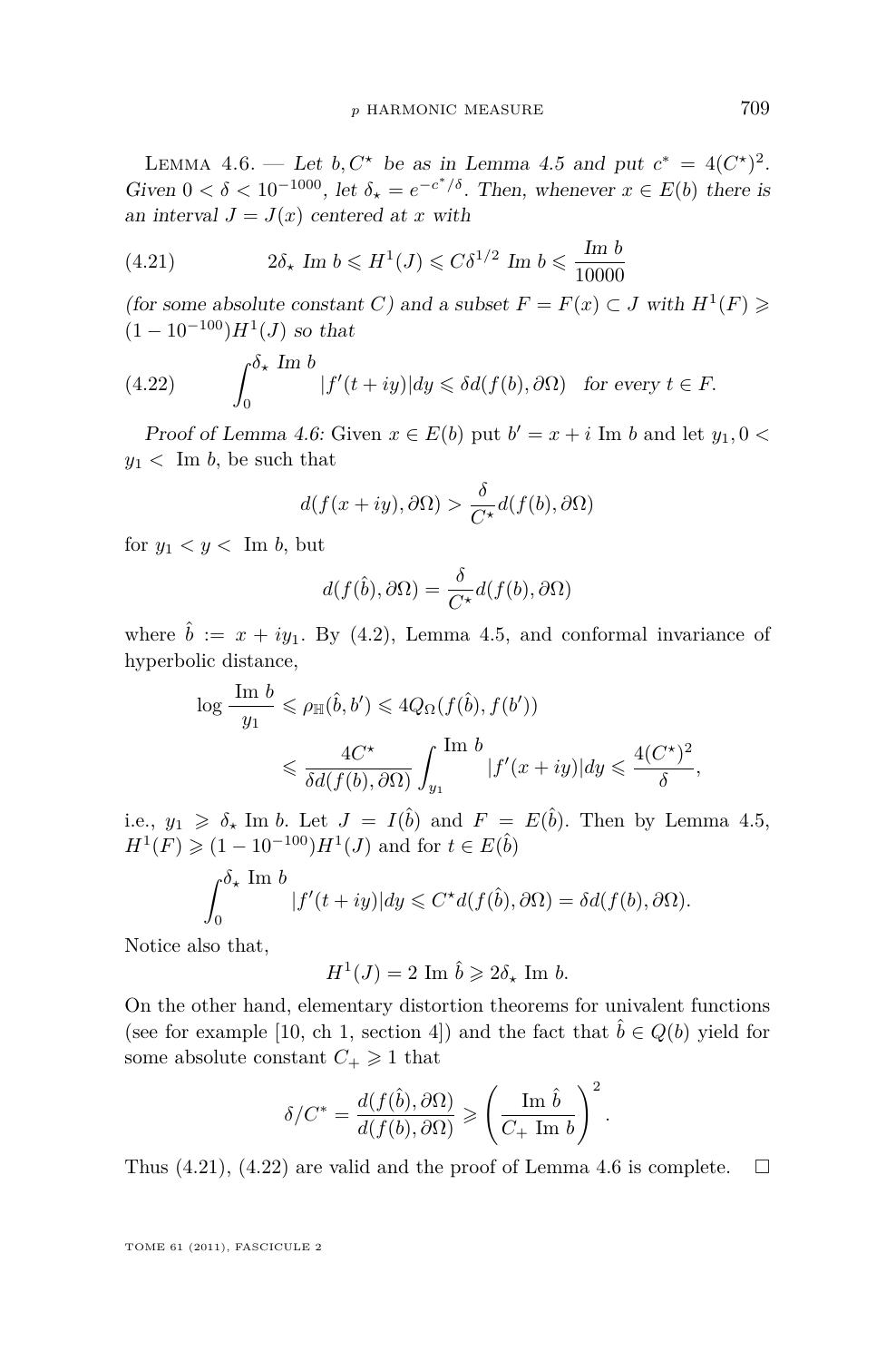<span id="page-22-0"></span>LEMMA 4.7. — Let  $b, x \in E(b), J(x), F(x)$ , be as in Lemma [4.6](#page-21-0) and set  $\hat{F} = \bigcup_{x \in E(b)} F(x)$ . If  $L \subset I(b)$  is an interval with  $H^1(L) \geq \frac{\text{Im } b}{100}$  $\frac{1}{100}$ , then

(4.23) 
$$
H^1(E(b) \cap \hat{F} \cap L) \geq \frac{\text{Im } b}{1000}.
$$

Moreover, if  $\{\tau_1, \tau_2, \ldots, \tau_m\}$  is a set of points in  $I(b)$ , then there exists  $\tau_{m+1}$ *in*  $E(b) ∩ F ∩ L$  with

(4.24) 
$$
|f(\tau_{m+1}) - f(\tau_j)| \geq \frac{d(f(b), \partial \Omega)}{10^{10} m^2} \text{ whenever } 1 \leq j \leq m.
$$

Proof of Lemma 4.7: Given an interval *I* let *λI* be the interval with the same center as  $I$  and  $\lambda$  times its length. Using Vitali, we see there exists  $\{\hat{x}_j\} \subset E(b) \cap \frac{1}{2}L$  and  $\{J(\hat{x}_j)\}$  as in Lemma [4.6](#page-21-0) such that

 $E(b) \cap \frac{1}{2}L \subset \bigcup$ *j*  $4J(\hat{x}_j)$  and the intervals  $\{J(\hat{x}_j)\}\$ are pairwise disjoint.

Observe from [\(4.21\)](#page-21-0) that  $J(\hat{x}_i) \subset L$  for each *j*. From this fact and (4.21) we get

$$
H^{1}(\hat{F} \cap L) \geq \sum_{j} H^{1}(\hat{F} \cap J(\hat{x}_{j})) \geq (1 - 10^{-100}) \sum_{j} H^{1}(J(\hat{x}_{j}))
$$
  

$$
\geq \frac{1 - 10^{-100}}{4} \sum_{j} H^{1}(4J(\hat{x}_{j}))
$$
  

$$
\geq \frac{1 - 10^{-100}}{4} H^{1}(E(b) \cap \frac{1}{2}L)
$$
  
(4.25)  

$$
\geq \text{Im } b/900.
$$

From  $(4.25)$  and  $(4.18)$  we conclude that  $(4.23)$  is valid. To prove  $(4.24)$ observe from  $(4.23)$  and the Poisson integral formula for  $\mathbb H$  that

(4.26) 
$$
\omega(E(b) \cap \hat{F} \cap L, b) \geq 10^{-4}
$$

where  $\omega(\cdot, b)$  denotes harmonic measure on  $\mathbb H$  relative to *b*. Let

$$
r = \sup_{x \in E(b) \cap \hat{F} \cap L} \min\{|f(x) - f(\tau_j)|, 1 \leq j \leq m\}.
$$

Then

$$
f(E(b) \cap \hat{F} \cap L) \subset \bigcup_{j=1}^{m} \bar{B}(f(\tau_j), r).
$$

Using this fact,  $(4.26)$ , and invariance of harmonic measure under  $f$ , it follows that

(4.27) 
$$
10^{-4} \leq \sum_{j=1}^{m} \tilde{\omega}(\bar{B}(f(\tau_j), r), f(b))
$$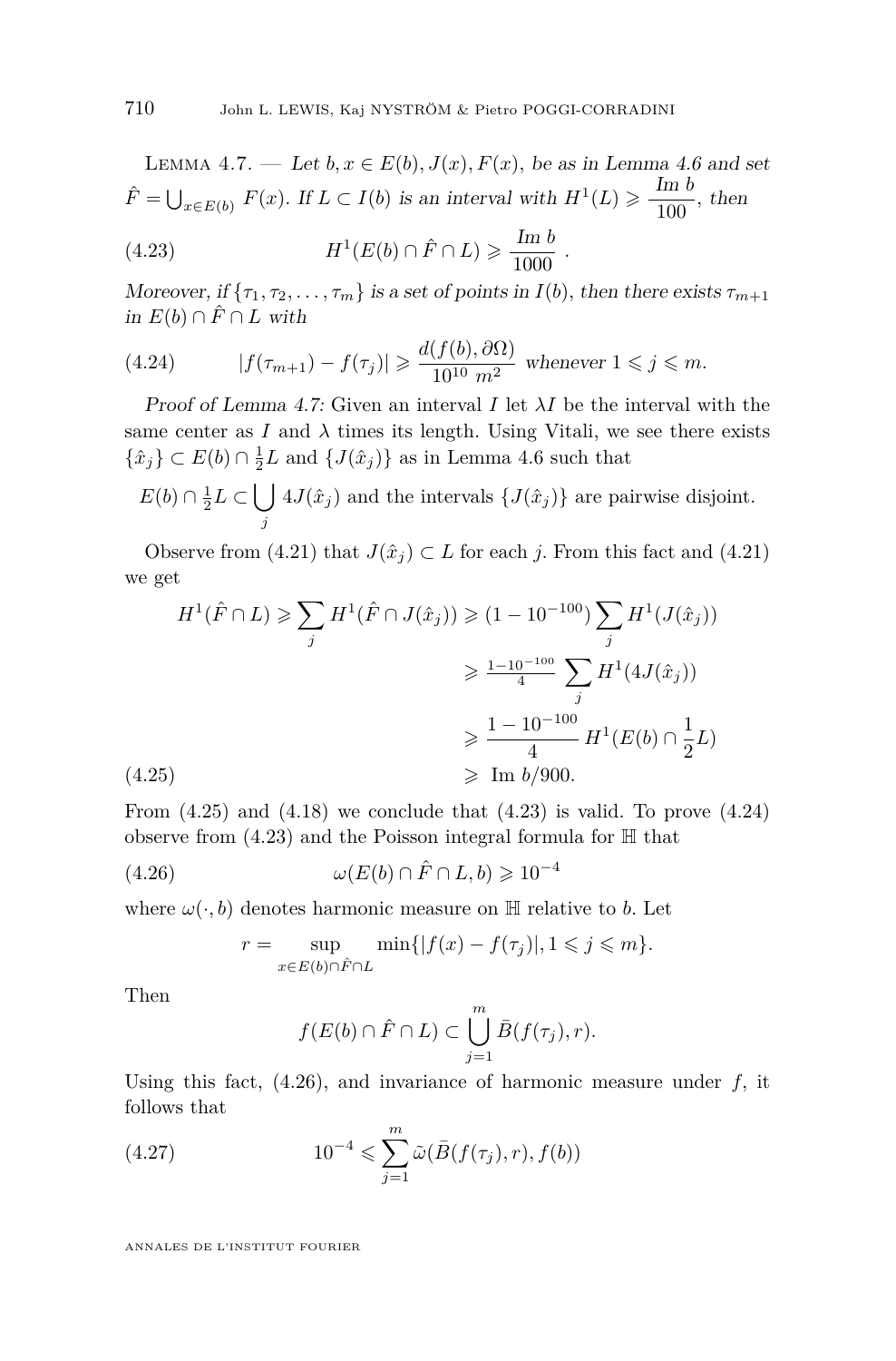<span id="page-23-0"></span>where  $\tilde{\omega}(\cdot, f(b))$  denotes harmonic measure in  $\Omega$  relative to  $f(b)$ . Finally we note from the Beurling projection theorem (see [\[10,](#page-26-0) ch 3, Corollary 9.3]) that for each *j,*

$$
\tilde{\omega}(\bar{B}(f(\tau_j),r),f(b)) \leqslant (4/\pi) \left(\frac{r}{d(f(b),\partial\Omega)}\right)^{1/2}
$$

Using this inequality in  $(4.27)$  we conclude that  $(4.24)$  is true. The proof of Lemma [4.7](#page-22-0) is now complete.

#### **5. Proof of Theorem [1.5.](#page-6-0)**

#### **5.1. Proof of [\(4.11\)](#page-17-0) and [\(4.12\)](#page-17-0)**

Using Lemma [4.7](#page-22-0) with  $b = a = is$ , we deduce for given  $\delta$ ,  $0 < \delta < 10^{-1000}$ , the existence of  $x_1, x_2, x_3 \in E(a)$  with  $-s < x_1 < -s/2, -\frac{1}{8}s < x_3 < \frac{1}{8}s$ , and  $\frac{1}{2}s < x_2 < s$ , such that

(5.1) 
$$
\int_0^{\delta_* s} |f'(x_j + iy)| dy \leq \delta d(f(a), \partial \Omega) \text{ for } 1 \leq j \leq 3,
$$

(5.2) 
$$
\min\{|f(x_1) - f(x_3)|, |f(x_2) - f(x_3)|\} \geq 10^{-11} d(f(a), \partial \Omega).
$$

As earlier we let  $\tilde{Q}(a)$  be the shifted box whose boundary in  $\mathbb{H}, \xi$ , consists of the horizontal line segment from  $x_1 + is$  to  $x_2 + is$ , and the vertical line segments from  $x_j$  to  $x_j + is$ , for  $j = 1, 2$ . Also we put  $\sigma = f(\xi)$  and note from  $x_i \in E(a)$ ,  $j = 1, 2$ , that (4.[11\)](#page-17-0) is valid. Moreover, we let  $w_i = f(x_i)$ for  $i \in \{1,2,3\}$ . To construct  $\tau$  as defined after [\(4.12\)](#page-17-0), we put  $t_1 = x_3$  and continue as outlined above [\(4.14\)](#page-17-0). In general if  $a_{k-1} = t_{k-1} + is_{k-1}$ , we choose  $t_k \in E(a_{k-1})$  so that [\(4.14\)](#page-17-0) holds with  $s_k = \delta_* s_{k-1}$ . This choice is possible thanks to Lemma [4.7.](#page-22-0) With  $\lambda$  now defined note from the argument following [\(4.14\)](#page-17-0) that  $x_0 = \lim_{t \to 1} \lambda(t)$  exists,  $|x_0| < 1/4$ , and that  $\tau = f(\lambda)$ satisfies the cigar condition in [\(4.13\)](#page-17-0) for  $t \in [0, 1)$ *.* If  $w_0 = \tau(1)$ *,* then using  $(4.14)$ ,  $(4.15)$ , we see that

$$
|w_3 - w_0| \leqslant \hat{C} \delta d(z_1, \partial \Omega)
$$

for some absolute constant  $\hat{C}$ . From this inequality and (5.2), it follows that if

(5.3) 
$$
\delta = \min(10^{-12}\hat{C}^{-1}, 10^{-1000}),
$$

then

(5.4) 
$$
\min\{|w_0 - w_j|, j = 1, 2\} \geq 10^{-12} d(z_1, \partial \Omega).
$$

TOME 61 (2011), FASCICULE 2

*.*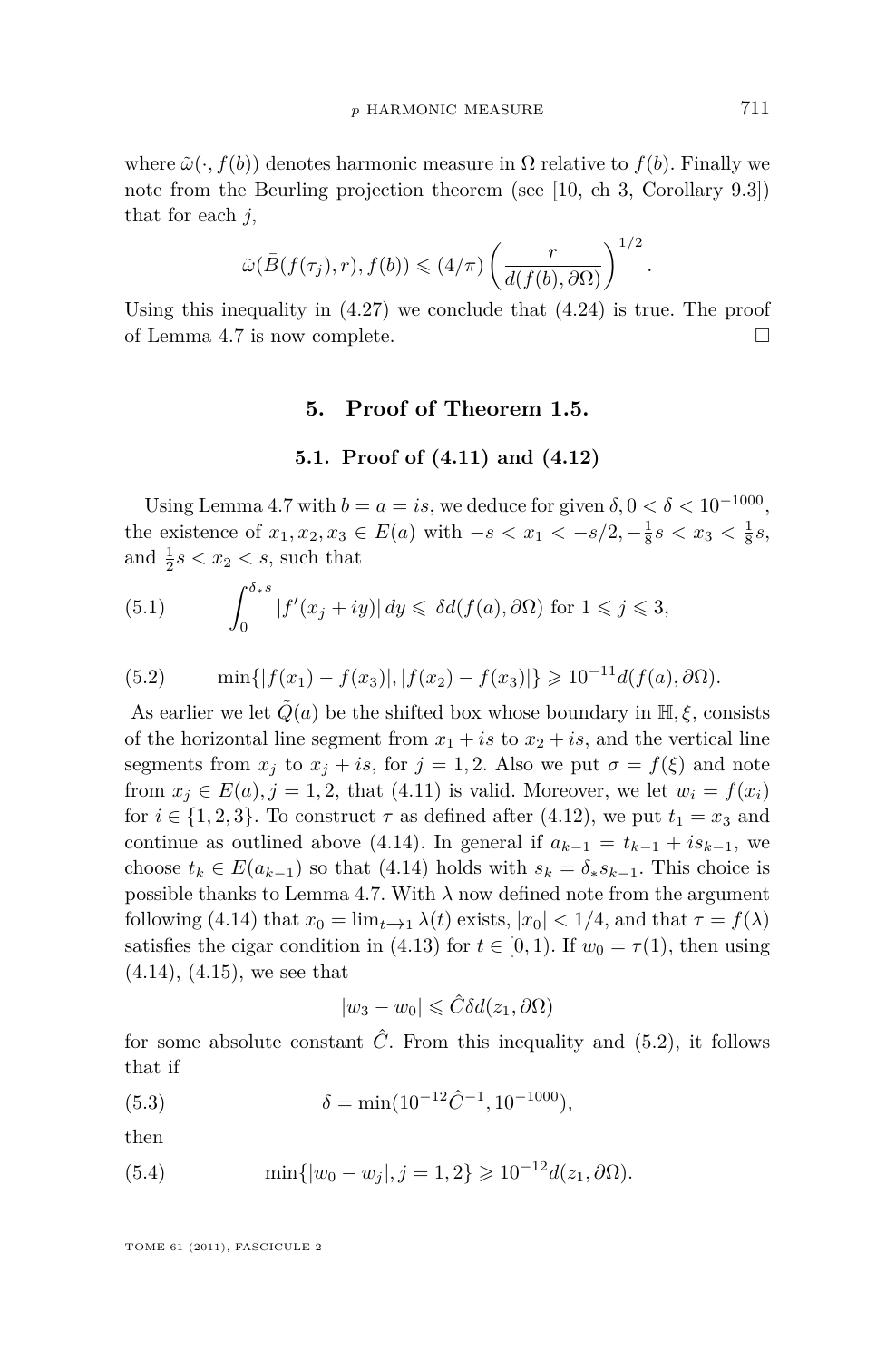With  $\delta$  now fixed, we see from [\(5.1\)](#page-23-0) that the part of  $\sigma$ , say  $\sigma_1$ , corresponding to the vertical line segments from  $x_j$  to  $x_j + i\delta_* s$ ,  $j = 1, 2$ , satisfies

(5.5) 
$$
d(\sigma_1, w_0) \geq 10^{-13} d(z_1, \partial \Omega).
$$

Using [\(4.2\)](#page-14-0) we also get

(5.6) 
$$
d(\sigma \setminus \sigma_1, \partial \Omega) \geqslant C^{-1} d(z_1, \partial \Omega)
$$

for some absolute constant  $C$ . Combining  $(5.5)$ ,  $(5.6)$ , we obtain  $(4.12)$ .

#### **5.2. Proof of [\(4.10\)](#page-17-0)**

The proof of [\(4.10\)](#page-17-0) is by contradiction. Suppose  $u > Au(z_1)$  on  $\sigma$ . We shall obtain a contradiction if  $A = A(p)$  is suitably large. Our argument is based on a recurrence type scheme often attributed to Carleson - Domar, see [\[7\]](#page-26-0), [\[9\]](#page-26-0), in the complex world, and to Caffarelli et. al., see [\[6\]](#page-26-0), in the PDE world (see also [\[1\]](#page-26-0) for references). Given the shifted box  $Q(a)$  we let  $b_{j,1} = x_j + i\delta_*$  Im  $a, j = 1, 2$ , and note that  $b_{j,1}, j = 1, 2$ , are points on the vertical sides of  $\tilde{Q}(a)$ . These points will spawn two new boxes  $\tilde{Q}(b_{i,1}),$  $j = 1, 2$ , which in turn will each spawn two more new boxes, and so on. Without loss of generality, we focus on  $\tilde{Q}(b_{1,1})$ . This box is constructed in the same way as  $\tilde{Q}(a)$  and we also construct, using Lemma [4.7](#page-22-0) once again, a polygonal path  $\lambda_{1,1}$  from  $b_{1,1}$  to some point  $x_{1,1} \in I(b_{1,1})$ , so that  $\lambda_{1,1}$ is defined relative to  $b_{1,1}$  in the same way that  $\lambda$  was defined relative to *a*. There is only one caveat. Namely, the path  $\lambda_{1,1}$  is required to be contained in the half-plane {  $\text{Re } z < \text{Re } b_{1,1}$ }, i.e., to stay entirely to the left of  $b_{1,1}$ . This extra caveat is easily achieved in view of Lemma [4.7.](#page-22-0)  $\lambda_{2,1}$  with endpoints,  $b_{2,1}, x_{2,1}$  is constructed similarly, to lie in { Re  $z >$  Re  $b_{2,1}$ } (see Picture [5.1\)](#page-25-0).

Next, using the Harnack inequality we see that there exists  $\Lambda$  such that

(5.7) 
$$
u(f(z)) \leq \Lambda u(f(a))
$$
 whenever  $z = x + iy \in \xi$ ,  $y \geq \delta_*$  Im a.

In particular, from Harnack's inequality for  $u$  and the fact that  $\delta$  is now fixed in [\(5.3\)](#page-23-0), it is clear that  $\Lambda$  in (5.7) can be chosen to depend only on  $p$ , and hence can also be used in further iterations.

By (5.7), the fact that  $A > \Lambda$  and the maximum principle, we see that there exists a point  $z \in \lambda_{1,1} \cup \lambda_{2,1}$  such that  $U(z) > AU(a)$ . This is the reason why the paths  $\lambda_{j,1}$  are constructed outside the original box  $Q(a)$ . First suppose  $z \in \lambda_{1,1}$ . The larger the constant A, the closer z will be to R. More precisely, if  $A > \Lambda^k$  then Im  $z \leq \delta^k$  Im *a*, as we see from (5.7)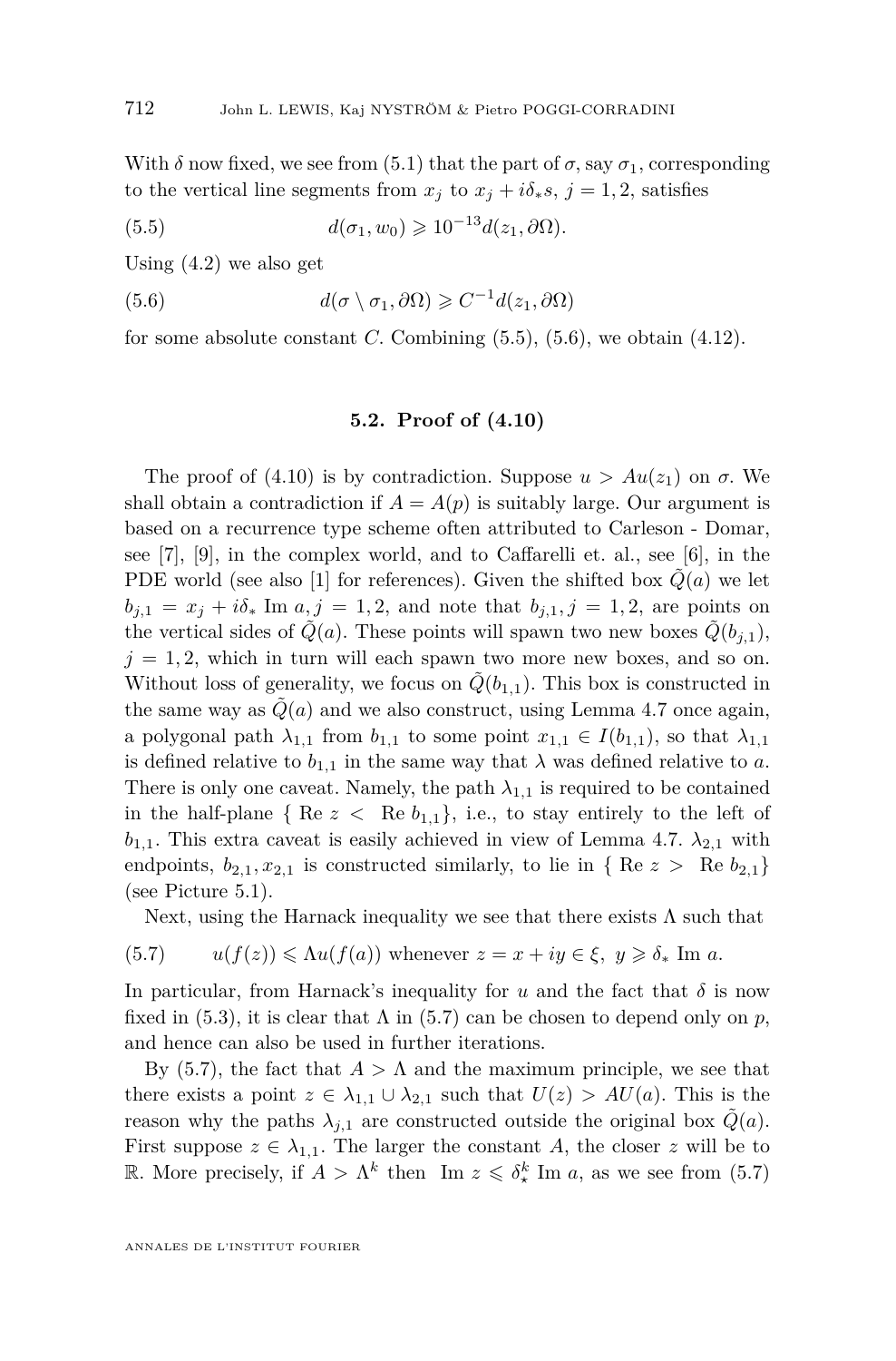<span id="page-25-0"></span>

Figure 5.1. Domar-type recursion construction

and inequalities analogous to [\(4.14\)](#page-17-0)-[\(4.16\)](#page-18-0). Arguing as in the display below  $(4.16)$ , we find that

$$
|f(z) - f(x_{1,1})| \leq C\delta^{k-1}d(f(b_{1,1}), \partial\Omega).
$$

The argument now is similar to the argument showing the existence of  $z^*$ at the end of subsection [4.1.](#page-16-0) Let  $\xi_{1,1}$  be the boundary of  $\tilde{Q}(b_{1,1})$  which is in H and let  $\sigma_{1,1} = f(\xi_{1,1})$ . Set  $\rho_{1,1} := d(w_{0,1}, \sigma_{1,1})$ , where  $w_{0,1} = f(x_{1,1})$ . Then

$$
B(w_{0,1},\rho_{1,1}) \cap \Omega \subset f(\tilde{Q}(b_{1,1})).
$$

So, by Lemma [2.2,](#page-7-0)

$$
u(f(z)) \leqslant C\delta^{\alpha k} \max_{\tilde{Q}(b_{1,1})} u \circ f.
$$

Choose  $k$ , depending only on  $p$ , to be the least positive integer such that

$$
C\delta^{\alpha k} < \Lambda^{-1}.
$$

This choice of *k* determines  $A$  (say  $A = 2\Lambda^k$ ) which therefore also depends only on *p* (since  $\delta$  is fixed in [\(5.3\)](#page-23-0)). With this choice of *A* we have

(5.8) 
$$
\max_{\xi_{1,1}} U > \Lambda U(z) > \Lambda A U(a).
$$

Since  $U(b_{1,1}) \le \Lambda U(a)$  we see from (5.8) that we can now repeat the above argument with  $\tilde{Q}(b_{1,1})$  playing the role of  $\tilde{Q}(a)$ . That is, we find  $b_{1,2}$  on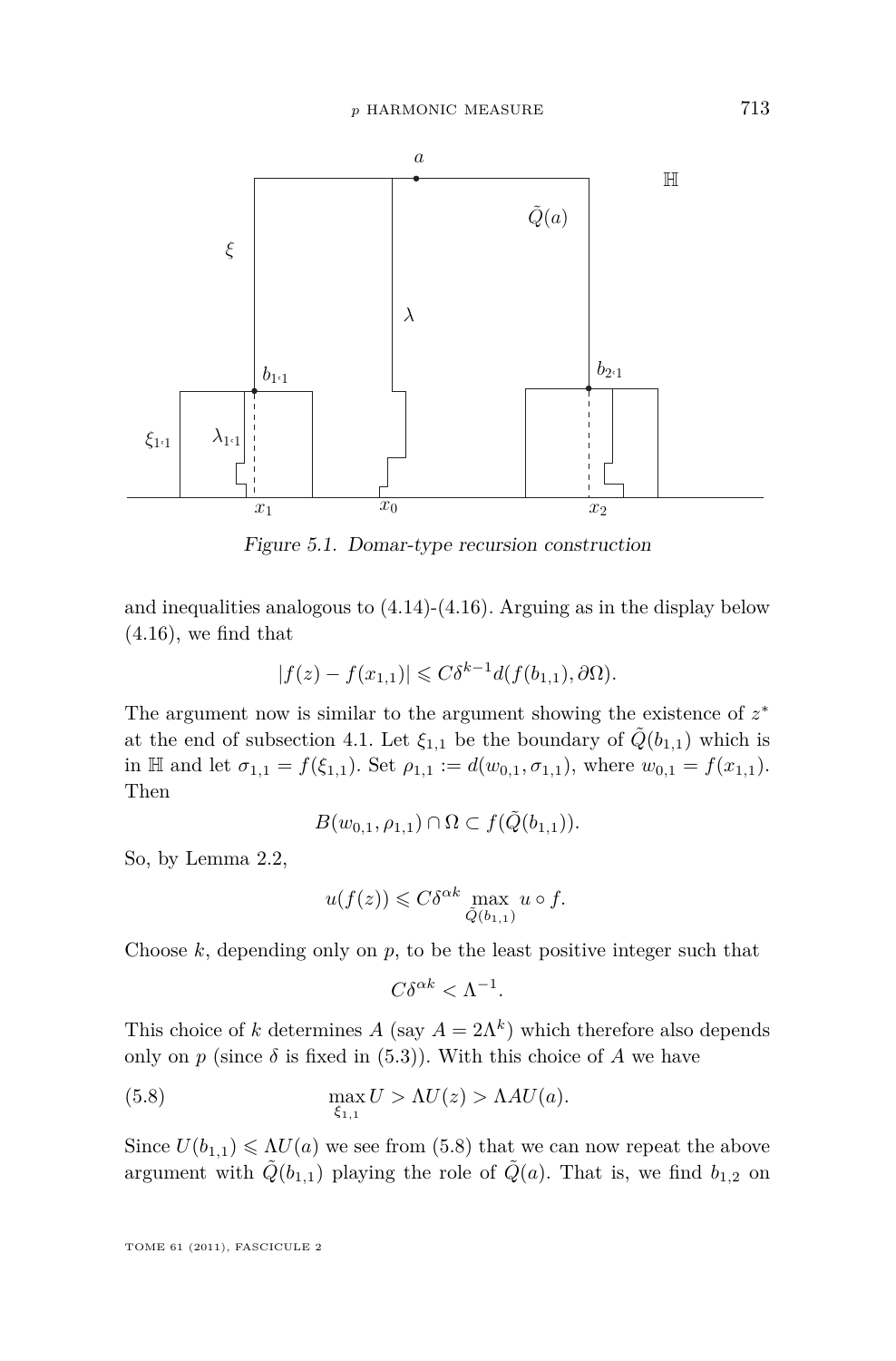<span id="page-26-0"></span>the vertical sides of  $\tilde{Q}(b_{1,1})$  with Im  $b_{1,2} = \delta^2$ , Im *a* and a box  $\tilde{Q}(b_{1,2})$  with boundary  $\xi_{1,2}$  such that

$$
\max_{\xi_{1,2}} U > \Lambda^2 AU(a) \geqslant AU(b_{1,2}).
$$

Continuing by induction we get a contradiction because  $U = 0$  continuously on R. If  $z \in \lambda_{2,1}$ , we get a contradiction by the same argument. Thus, there exists  $A = A(p) \geq 1$  for which [\(4.10\)](#page-17-0) holds. The proof of Theorem [1.5](#page-6-0) is now complete.

#### BIBLIOGRAPHY

- [1] H. Aikawa & N. Shanmugalingam, "Carleson-type estimates for *p* harmonic functions and the conformal Martin boundary of John domains in metric measure spaces", Michigan Math. J. **53** (2005), p. 165-188.
- [2] Z. Balogh & M. Bonk, "Lengths of radii under conformal maps of the unit disc", Proc. Amer. Math. Soc. **127** (1999), no. 3, p. 801-804.
- [3] A. Batakis, "Harmonic measure of some Cantor type sets", Ann. Acad. Sci. Fenn. Math. **21** (1996), no. 2, p. 255-270.
- [4] B. Bennewitz & J. Lewis, "On the dimension of *p*-harmonic measure", Ann. Acad. Sci. Fenn. Math. **30** (2005), no. 2, p. 459-505.
- [5] J. BOURGAIN, "On the Hausdorff dimension of harmonic measure in higher dimensions", Inv. Math. **87** (1987), p. 477-483.
- [6] L. Caffarelli, E. Fabes, S. Mortola & S. Salsa, "Boundary behavior of nonnegative solutions of elliptic operators in divergence form", Indiana J. Math. **30** (1981), no. 4, p. 621-640.
- [7] L. Carleson, "On the existence of boundary values for harmonic functions in several variables", Ark. Mat. **4** (1962), p. 393-399.
- [8] ——— , "On the support of harmonic measure for sets of Cantor type", Ann. Acad. Sci. Fenn. **10** (1985), p. 113-123.
- [9] Y. Domar, "On the existence of a largest subharmonic minorant of a given function", Ark. Mat. **3** (1957), p. 429-440.
- [10] J. GARNETT & D. MARSHALL, Harmonic Measure, Cambridge University Press, 2005.
- [11] H. HEDENMALM & I. KAYAMOV, "On the Makarov law of the iterated logarithm", Proc. Amer. Math. Soc. **135** (2007), no. 7, p. 2235-2248.
- [12] J. Heinonen, T. Kilpeläinen & O. Martio, Nonlinear potential theory of degenerate elliptic equations, Oxford University Press, 1993.
- [13] P. Jones & T. Wolff, "Hausdorff dimension of harmonic measure in the plane", Acta Math. **161** (1988), p. 131-144.
- [14] R. KAUFMANN & J. WU, "On the snowflake domain", Ark. Mat. 23 (1985), p. 177-183.
- [15] J. Lewis, "Note on *p* harmonic measure", Computational Methods in Function Theory **6** (2006), no. 1, p. 109-144.
- [16] J. Lewis & K. Nyström, "Boundary Behaviour and the Martin Boundary Problem for *p*-Harmonic Functions in Lipschitz domains", to appear in Annals of Mathematics.
- [17] ——— , "Boundary Behaviour of *p*-Harmonic Functions in Domains Beyond Lipschitz Domains", Advances in the Calculus of Variations **1** (2008), p. 133-177.